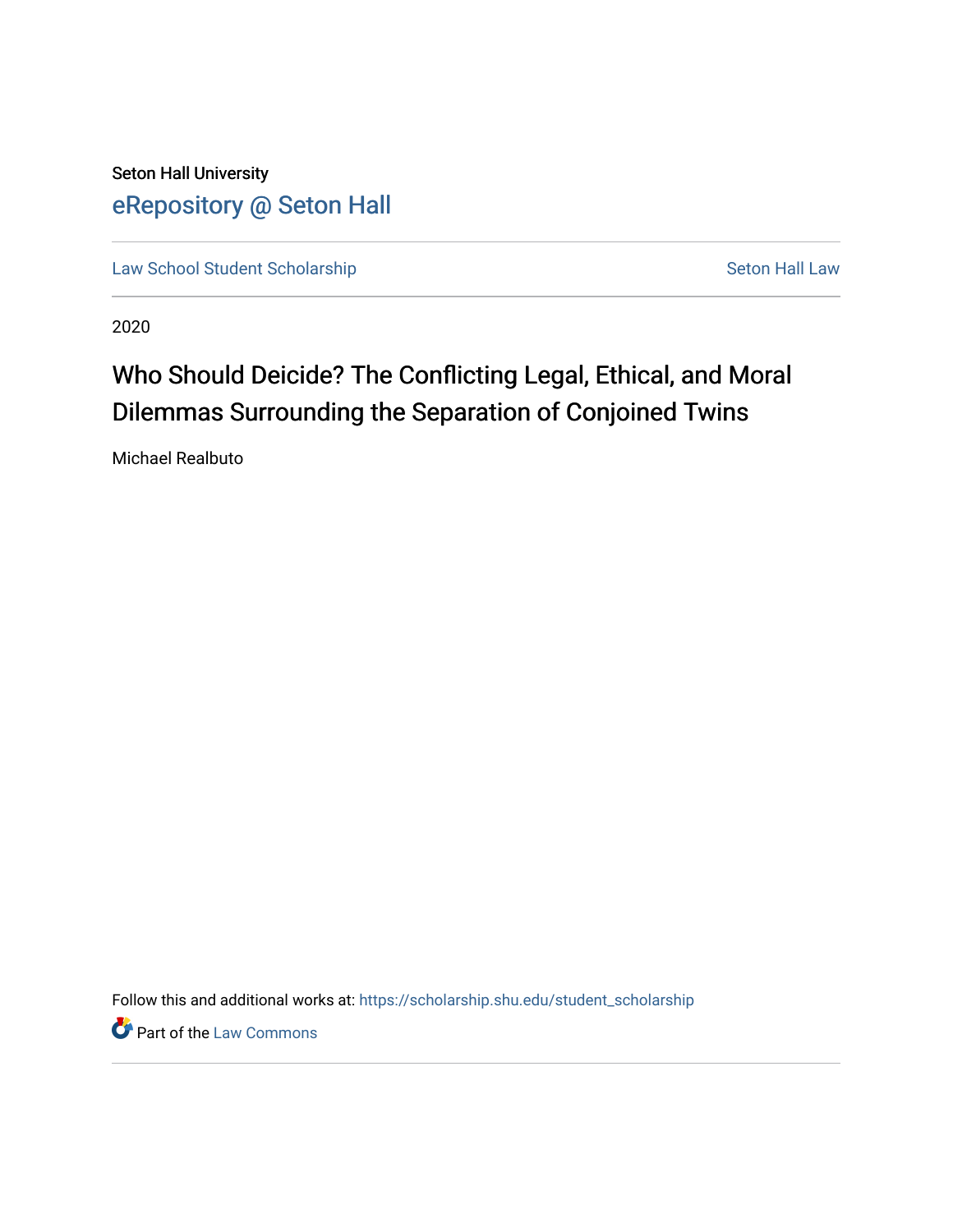# **Who Should Deicide? The Conflicting Legal, Ethical, and Moral Dilemmas Surrounding the Separation of Conjoined Twins**

### **Introduction and Roadmap**

 Parents and medical professionals involved with the lives of conjoined twins are often faced with challenging decisions regarding the treatment, quality of life, and survival of both babies. But perhaps the most emotionally intricate of these decisions is whether or not to surgically separate the twins. Due to advancements in medical knowledge over the last half century, doctors are performing separation procedures previously not thought possible.<sup>1</sup> Nonetheless, cases where conjoined twins share vital organs or have severe abnormalities still pose a number of moral, ethical, and legal implications for all of the parties involved.<sup>2</sup>

This paper will argue that applying an exclusively legal analysis to cases involving the separation of conjoined twins is inadequate and unsuitable to confront the complex dilemmas posed by these cases. A court's role in conjoined twin separation cases should be limited to simply advising physicians on the legality of the procedure in question. The decision-making authority should be left to the family and the physicians to strike a balance between each twin's interest in life, the opinions of the involved medical professionals, and the parents' moral beliefs and values. Although physicians do not have the same interest in life and interest in caring for one's child as the twins and their parents, doctors have an interest in providing treatment that aligns with permissible medical judgment and the standard of care in their field. Thus, an

<sup>&</sup>lt;sup>1</sup> Colleen Davis, *Separating Conjoined Twins: A Medical and Criminal Law Dilemma*, 17 J. L. & MED. 594, 594 (2010).

<sup>2</sup> *Id*.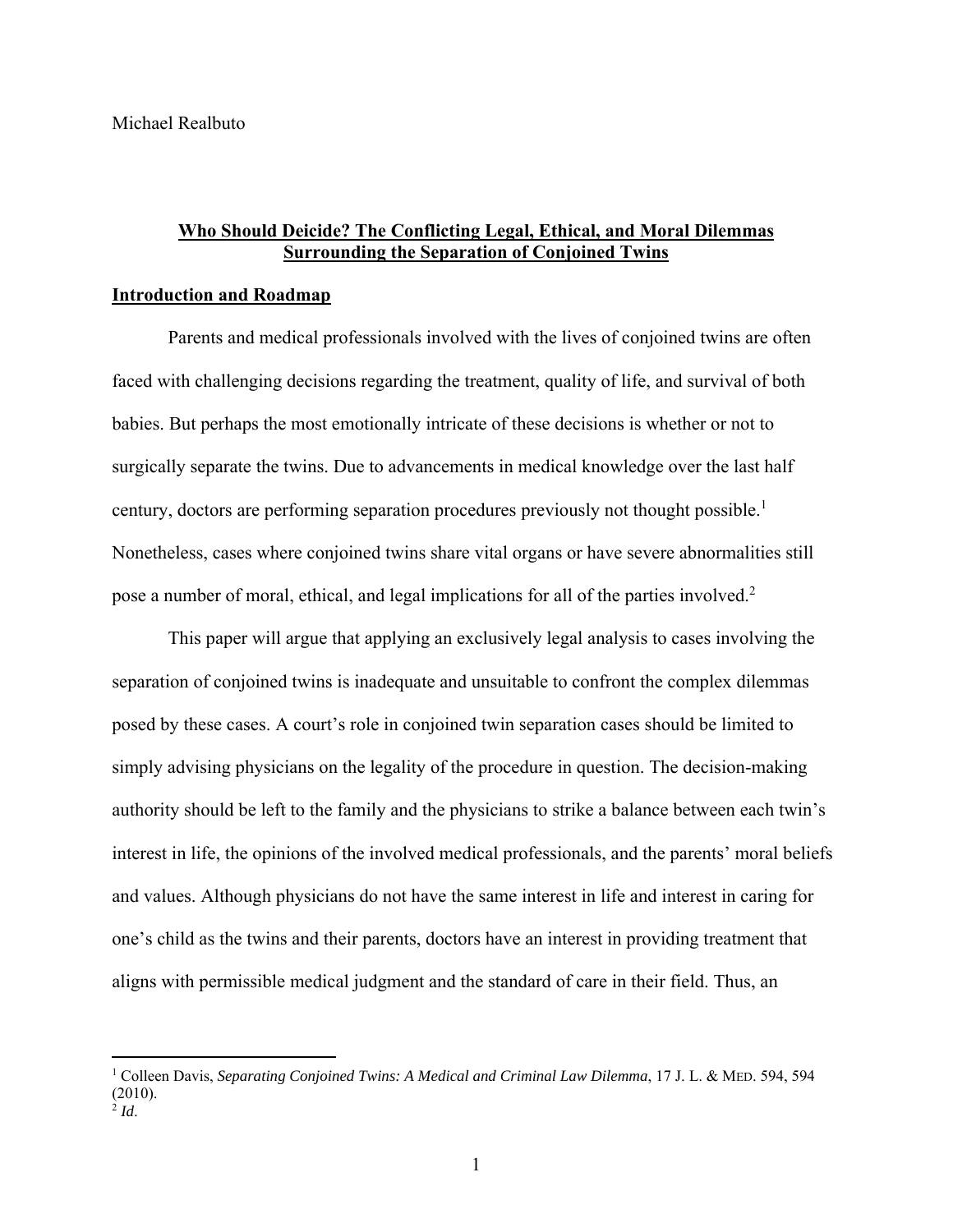intersectional approach that factors in relevant legal, medical, ethical, and moral inquiries better serves the interests of the parties involved.

 Part I of this paper will briefly overview the history of conjoined twins, as well as the social awareness towards the condition. Part II will lay out three prominent conjoined twin separation cases disseminated in the news: from New England in 2017, Philadelphia in 1977, and England in 2001. Each of these cases raised similar issues, but they all had unique resolutions due to the objections of the parties involved. Unlike the U.S. examples from Philadelphia and New England, the British case resulted in a judicial opinion from three appellate judges on England's Court of Appeals. Part III will examine the difficulties raised by these cases from a medical and ethical perspective, highlighting relevant bioethical theories that support or challenge the separation of conjoined twins. Lastly, Part IV will examine the substantive law that the Lord Justices applied in the English case of *Re A (Children)* and the consequences from the decision.

#### **I. Conjoined twins from a historical perspective**

Largely due to deep-rooted superstition and the rarity of the condition itself, conjoined twins were rarely depicted in the vast artistic representations of the human body that date back over 15,000 years.<sup>3</sup> Nonetheless, excavations of Tlatilco, a small Mexican village that existed 3,000 years ago, have discovered extremely accurate clay sculptures depicting babies with facial and cranial duplications.<sup>4</sup> The Tlatilco sculptures are the first recorded instance of developmentally and proportionately correct representations of conjoined twins, and not just fictitious hybrids like centaurs.<sup>5</sup> At its roots, classical religious theory attempted to explain

<sup>&</sup>lt;sup>3</sup> G.E. Kennedy, *The 3,000-Year History of Conjoined Twins*, 175 W. J. MED. 176, 76 (2001). <sup>4</sup> Id

 $^{4}$  *Id*.  $^{5}$  *Id*.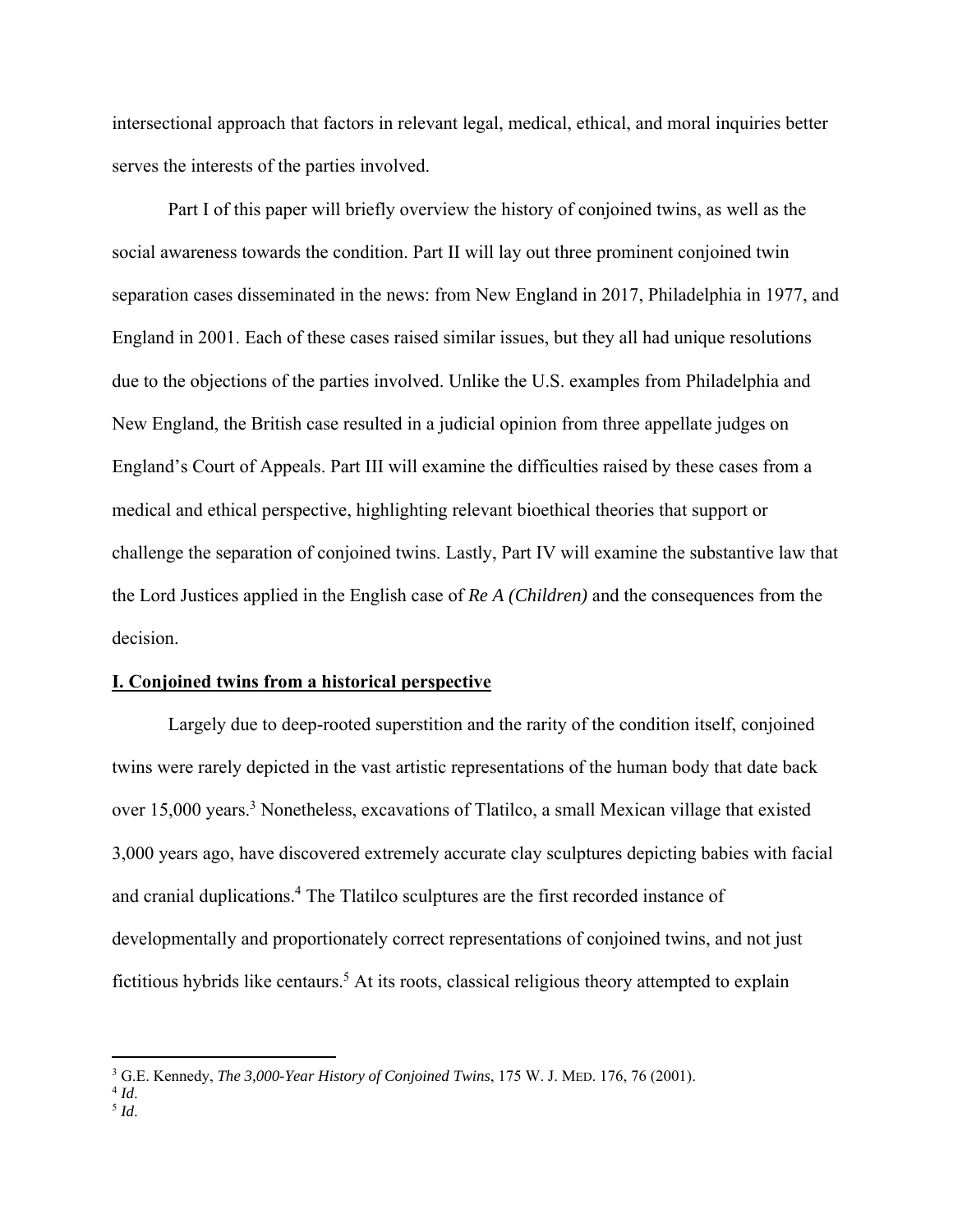medical abnormalities as warnings from God and reminders of man's imperfections and original sin.<sup>6</sup> Unfortunately, conjoined twins were not exempt from this classification and "were long thought to be omens of the future or God's punishment for man's wickedness."7 Anecdotal writings of viable conjoined twins date back more than 1,000 years in European medical history.<sup>8</sup>

The first well-known case of conjoined twins was not documented until 1811, when twin boys Chang and Eng were born in Siam, or modern-day Thailand.<sup>9</sup> Chang and Eng, connected by a band of abdominal tissue, amassed wealth and rose to fame in P.T. Barnum's traveling circus where they were labeled as the "Siamese twins."<sup>10</sup> While traveling in the circus, the twins consulted several influential physicians who concluded that a separation procedure would be fatal to both boys.<sup>11</sup> Throughout their lives, Chang and Eng married sisters, had 21 children between them, and became successful farmers and businessmen.<sup>12</sup> Ultimately, the twins died within hours of each other at the age of  $62<sup>13</sup>$  An autopsy revealed that Chang and Eng shared no organs, explaining their longer than normal lifespan.14 Even with their success, the deep-rooted stigma and misconception surrounding conjoined twins followed Chang and Eng to death, where one of the autopsy examiners referred to them as "monsters."15

<sup>6</sup> Arif Kokcu, Mehmet B. Cetinkaya, Oguz Aydin & Migraci Tosun, *Conjoined Twins: Historical Perspective and Report of a Case*, 20 J. MATERNAL-FETAL & NEONATAL MED. 349, 49 (2007). (St. Augustine's explanation for "gross anomalies").

<sup>7</sup> J. Raffensperger, *A Philosophical Approach to Conjoined Twins*, 12 PEDIATRIC SURGERY INT'L 249, 49 (1997).

<sup>8</sup> Kennedy at 176.

<sup>&</sup>lt;sup>9</sup> *Id.* 10 Kokcu, et al. at 350.<br><sup>11</sup> *Id.* 

<sup>11</sup> *Id*. 12 *See* Kennedy at 176; *See also* Raffensperger at 249.

<sup>&</sup>lt;sup>13</sup> Kennedy at 176.

<sup>14</sup> *Id*. 15 *See* Raffensperger at 249. *See also* Julian Savulescu, *Conjoined Twins: Philosophical Problems and Ethical Challenges*, 41 J. MED. PHIL. 41-55, 43 (2016) (quoting a 1928 article from the Lancet, a well-respected medical journal, which commented on a conjoined twin case. The article stated, "[t]he monster here described was born at full term and survived four and a half days; its two components behaved as two separate individuals and died within a few minutes of each other").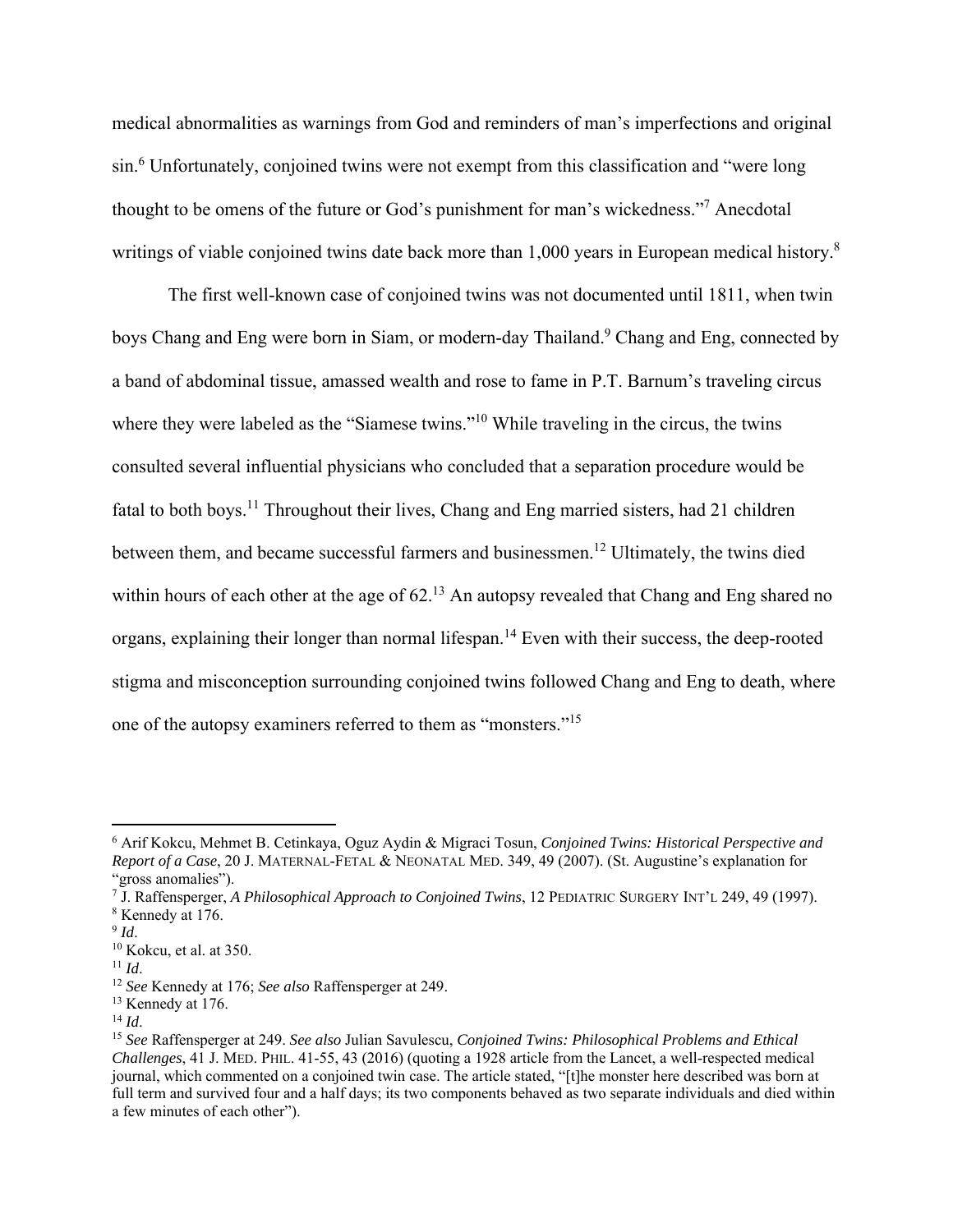By the middle of the twentieth century, separation attempts slowly became more prevalent. In the 1950s, there were 16 reports of separation procedures, with 13 known operative survivors.<sup>16</sup> Today, a conjoined birth is still an extremely rare medical phenomenon, occurring only once in every 200,000 live births.<sup>17</sup> The overall survival rate of conjoined twins is between 5% to 25%, with about 75% of surgical separations resulting in at least one twin surviving.18

Understandably, the individual facts of each case are the driving force in determining the projected survival rate and whether separation is recommended.<sup>19</sup> For the purposes of this article, the subsequent case discussion and analysis will focus on scenarios where separation is highly recommended by physicians because the twins share vital organs, with the more dependent twin often draining the resources from physically stronger twin.

## **II. Background facts from three prominent examples**

 This section will discuss three prominent conjoined twin separation cases that demonstrate the medical, ethical, and legal issues that will be highlighted throughout this article. Although each of these cases raised similar issues, they all concluded in different ways based on the objections from the parties involved. The first case from New England in 2017 demonstrates the difficulties for medical professionals, even when the doctors and parents agree on the need for treatment and surgical separation. Although the stakes were still high from a medical and ethical standpoint, the legal and parental interests were much lower because the parents consented. The second case from Philadelphia in 1977 depicts an instance where all of the parties raised unique hesitations with separation. In this case, the parties turned to religious leaders and

<sup>&</sup>lt;sup>16</sup> Raffensperger at 249.

<sup>&</sup>lt;sup>17</sup> Jen Christensen, *Parents Make Difficult Decision to Keep Conjoined Twins Together*, CNN, Apr. 25, 2014, https://www.cnn.com/2014/04/24/health/conjoined-twins-will-stay-together/index.html.

<sup>&</sup>lt;sup>18</sup> *Id*.<br><sup>19</sup> I.e., twins with several shared organs have a much lower survival rate compared to twins with no shared organs, like Chang and Eng above.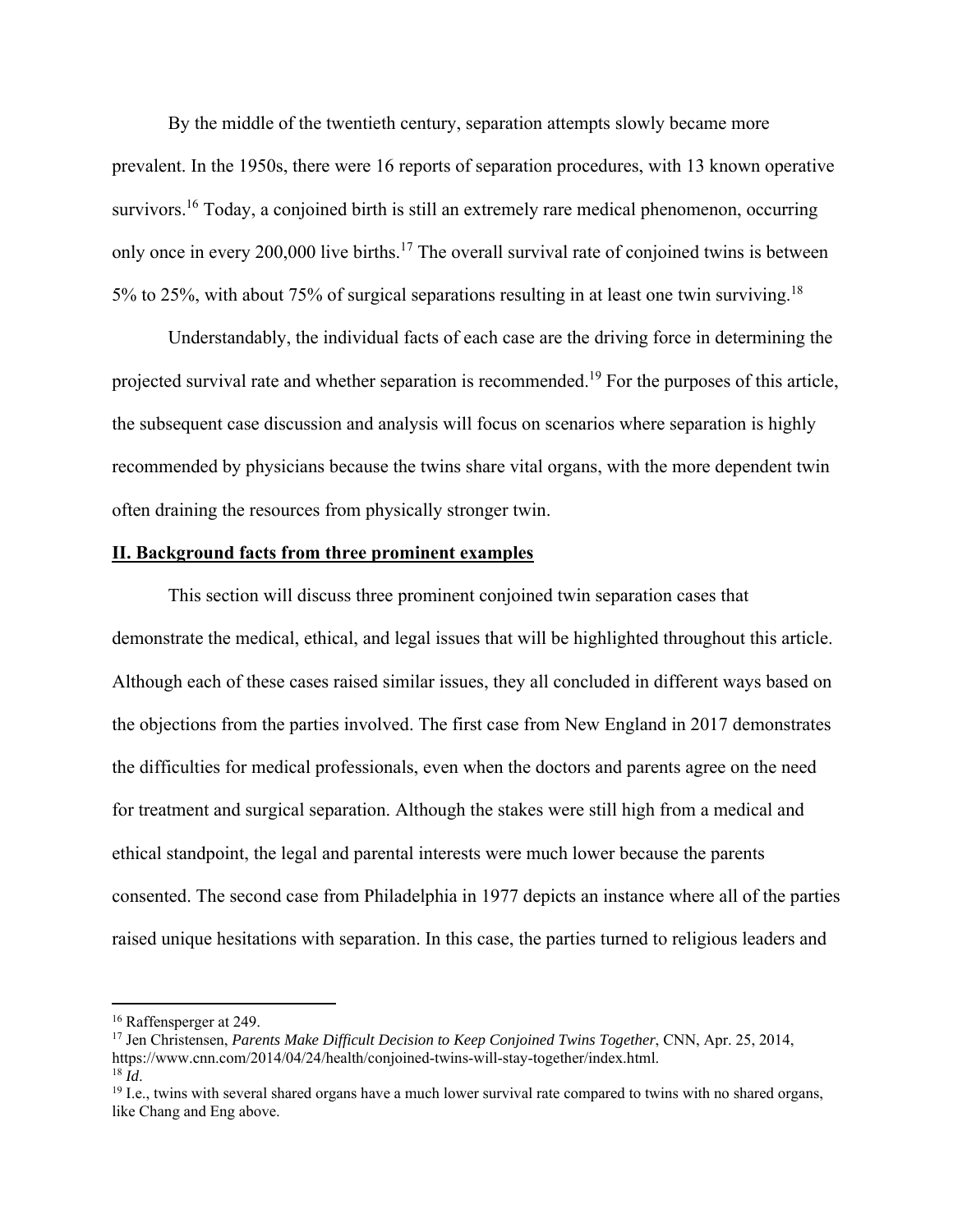the courts for acceptance and authorization before conducting the surgery. Third, the 2001 case from Britain shows the inadequacy of attempting to apply legal principles to a case where the parents of the twins deeply disagreed with the hospital's recommendation of performing a separation procedure. These cases will serve as the backdrop for the subsequent sections on the medical, ethical, and legal concerns that arise and overlap in these life-and-death scenarios.

## **A. 2017 New England case of "Twin A and Twin B"**

In late 2017, a New England hospital was confronted with a rare dilemma. Twenty-twomonth-old conjoined twins connected by the abdomen and pelvis came to the U.S. to seek treatment or possible separation.<sup>20</sup> The twins, hereafter Twin A and Twin B, were born with a long list of medical abnormalities that made their case difficult for doctors to analyze and treat: the twins had three legs, one of which was separated; they shared a single liver; each had one complete kidney, which drained into a single bladder, and one undersized kidney; finally, their gastrointestinal tracts were fused together with a shared anus and one vagina. 21

At the outset, Twin B was clearly larger than the other; she was alert; and she often interacted with caregivers.<sup>22</sup> Twin A, on the other hand, was physically smaller, was less active, and was not able to engage with the caregivers to the extent of her sister. After undergoing medical evaluation at the New England hospital, it became clear that Twin A was dying and was slowly killing her sister. Doctors believed that "Twin B is normal and living relatively healthy and we know that she can live without her sister, whereas Twin A relies completely on her sister.

<sup>&</sup>lt;sup>20</sup> Ashley Welch, *Doctors Face Heartbreaking Decision, Can Only Save One Twin*, CBS NEWS, Oct. 26, 2017, https://www.cbsnews.com/news/doctors-heartbreaking-decision-conjoined-twins/.

<sup>&</sup>lt;sup>21</sup> Id.<br><sup>22</sup> Id.; See also CBC Radio, *Conjoined Twins and a Doctor's Dilemma: Is It Ever Morally Acceptable to Sacrifice One Child for Another?*, CBC RADIO, Mar. 8, 2018, https://www.cbc.ca/radio/thecurrent/the-current-for-march-8- 2018-1.4567264/conjoined-twins-and-a-doctor-s-dilemma-is-it-ever-morally-acceptable-to-sacrifice-one-child-foranother-1.4567966.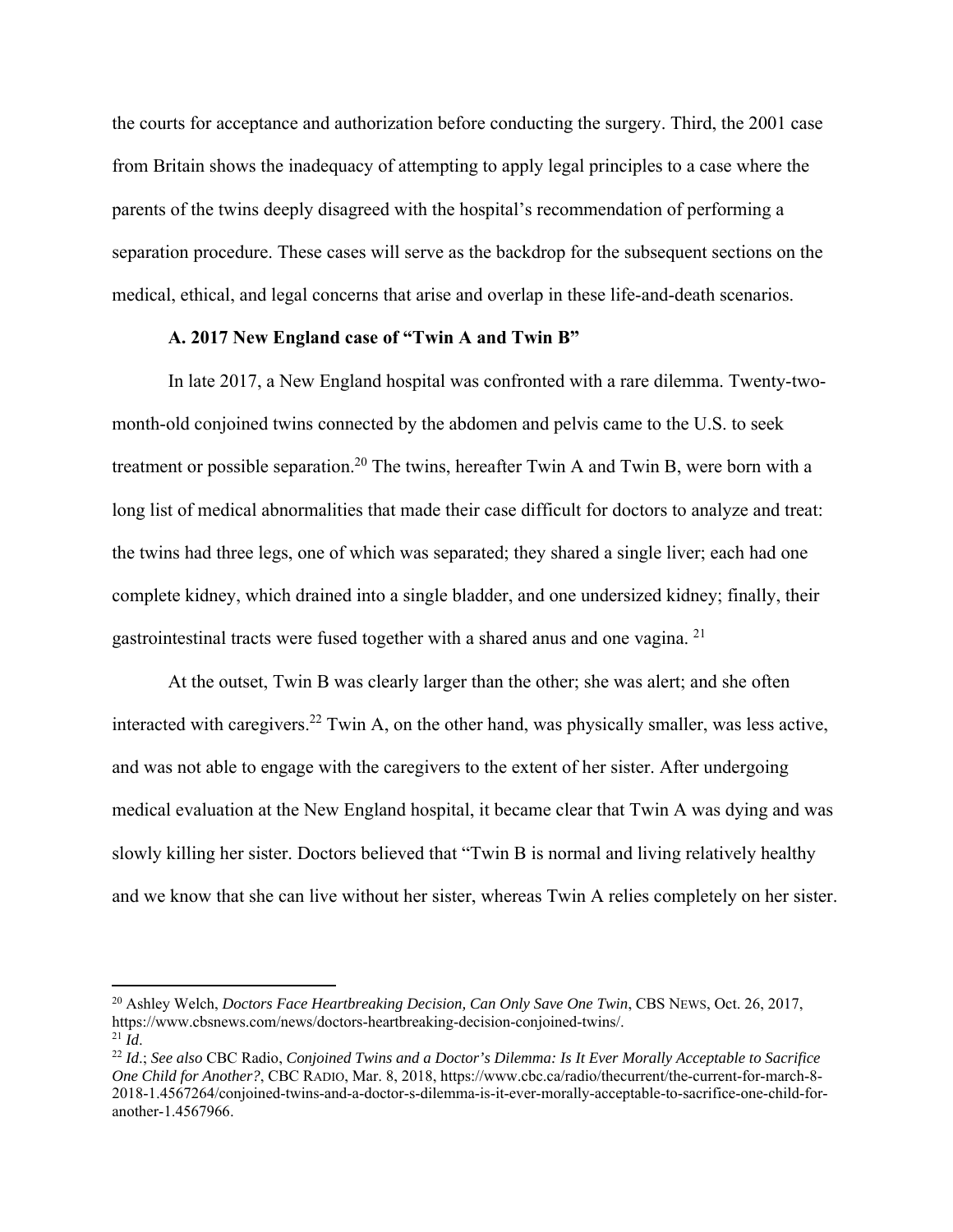*Her sister is her life support.*" (Emphasis added).<sup>23</sup> Twin A became progressively sicker, with several episodes of respiratory troubles that required admission into the ICU. At this point, the doctors agreed that Twin A would not survive a surgical separation from her sister. Twin A's declining health status also meant that she would most likely die if she remained conjoined with her sister. If Twin A died while still attached to her sister, it would result in the inevitable death of both twins because of the stress that it would place on Twin B's system and body.24

Faced with this situation, the hospital assembled a "pediatric ethics committee" to analyze the case and weigh their options.<sup>25</sup> Committee discussions led to the conclusion that "while each twin should be regarded as a distinct individual, there was little to no chance of saving the smaller twin; yet not attempting the separation surgery would risk her sister's life, as well."<sup>26</sup> After discussions with the team of doctors and support from a religious leader, the parents made the decision to proceed with the surgery. Ultimately, the 14-hour surgery went as originally predicted: After separation of the twins' pelvic structure, the surgeons divided the arterial connection and Twin A's blood pressure and oxygen levels dropped, resulting in her death.27

<sup>&</sup>lt;sup>23</sup> *Id.* <sup>24</sup> *Id.* 25 *Ideally*, pediatrics ethics committees should be made up of individuals from various disciplines including <sup>25</sup> Ideally, pediatrics ethics committees should be made up of individuals from various medicine, nursing, law, clergy, social work, behavioral sciences, and ethics/philosophy that aid physicians and/or parents in resolving disputes or when facing difficult ethical decisions. The role of an ethics committee is to help those making these difficult decisions understand the ethical issues that may be involved, to facilitate discussion, and to often make specific recommendations to the parties. A committee generally does not carry direct decisionmaking authority, but rather serves solely in an advisory role. Although physicians and parents are typically informed that they are under no obligations to follow the recommendations of the committee, the opinions of the committee often carry significant influence or "moral authority." It is important to note that ethics committees should not serve as, or replace, the role of legal counsel. A sharp line should be drawn between the distinct questions, "is it legal?" and "is it ethically permissible?" M.R. Mercurio, *The Role of a Pediatric Ethics Committee in the Newborn Intensive Care Unit*, 31 J. PERINATOLOGY 1-9 (2011).

<sup>26</sup> *Id*. 27 *Id*.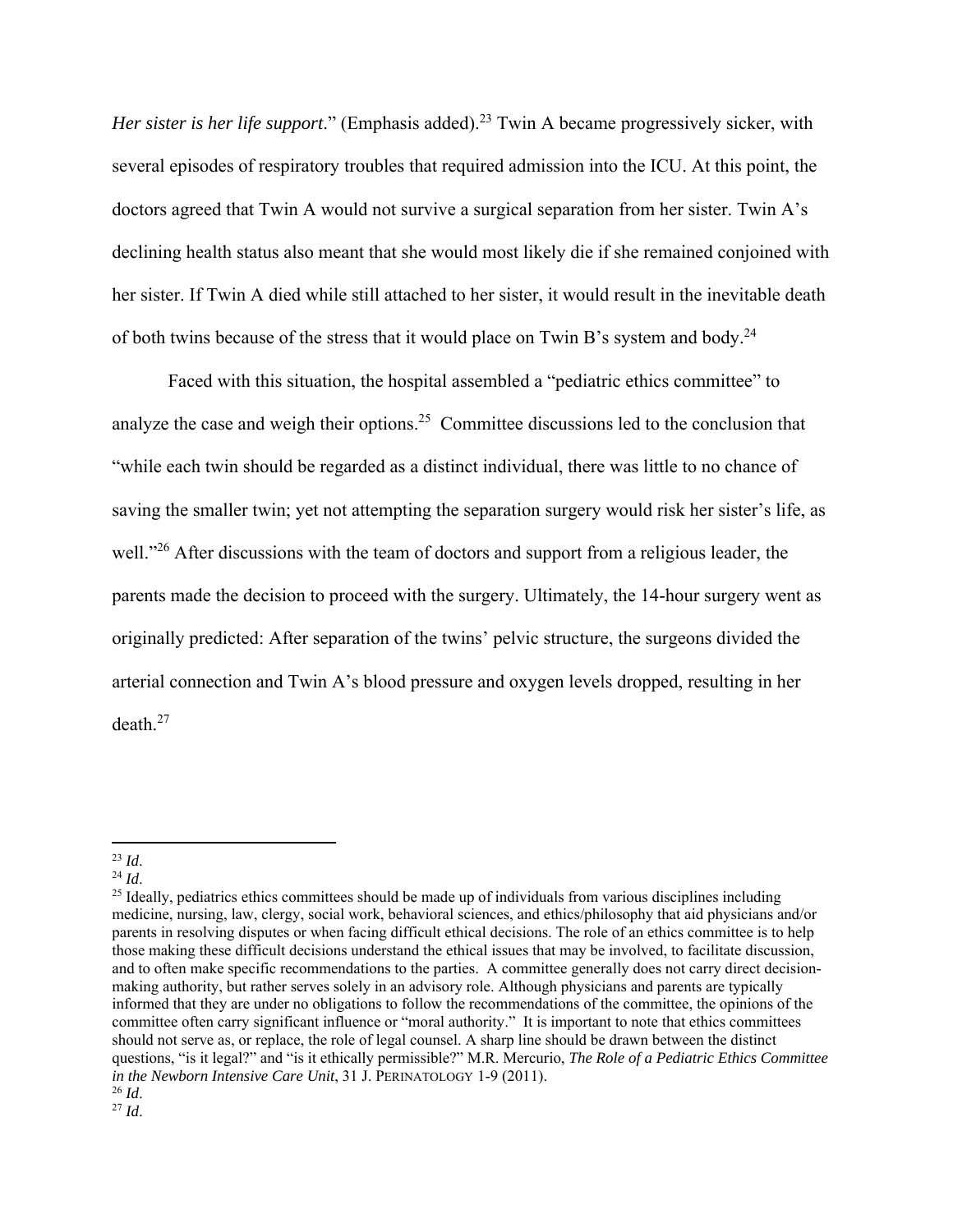The 2017 case at the New England hospital involving "Twin A and B" demonstrates the weighty moral dilemmas that attach to the medical decisions in deciding whether or not to separate conjoined twins. Although not addressed directly, the case also raises several questions regarding the potential legal ramifications of separating conjoined twins. The doctor that performed the separation procedure said that she left the operating room "crying" and that "it was not easy," but ultimately, she did not regret it because there was a life saved and the parents were thrilled.<sup>28</sup> Arthur Caplan, Ph.D., the head of the Division of Medical Ethics at NYU School of Medicine said that "when it comes to the decision about whether to perform separation surgery on conjoined twins, 'there's no one-size-fits-all answer'… the issue is how are the twins conjoined."29 The decisional significance at the forefront of conjoined twins cases often rests on asking if it is acceptable to "remove" one twin as a means to save the other.

## **B. 1977 case at the Children's Hospital in Philadelphia, Pennsylvania**

In October of 1977, the first prominent case highlighting the issues surrounding the separation of conjoined twins took place at the Children's Hospital in Philadelphia, Pennsylvania.<sup>30</sup> Dr. C. Everett Koop performed a unique separation of what was then known as, "Siamese" twins at the Children's Hospital in Philadelphia.<sup>31</sup> Although Dr. Koop performed successful separation surgeries before, this was different because the twins shared a single

<sup>28</sup> *Id*. 29 *Id*.

<sup>30</sup> Francis X. Meehan, *The Siamese Twin Operation and Contemporary Catholic Medical Ethics*, 45 LINACRE Q. 157, 157 (1978).

<sup>&</sup>lt;sup>31</sup> The reference to the twins as "Siamese twins" highlights the strong influence that the case of Chang and Eng had on popular culture and society. While the name has maintained cultural significance for the better part of two centuries, the classification still broadly stereotypes many conjoined twins. (*See* Part I of this paper for a more detailed explanation of Chang and Eng's story).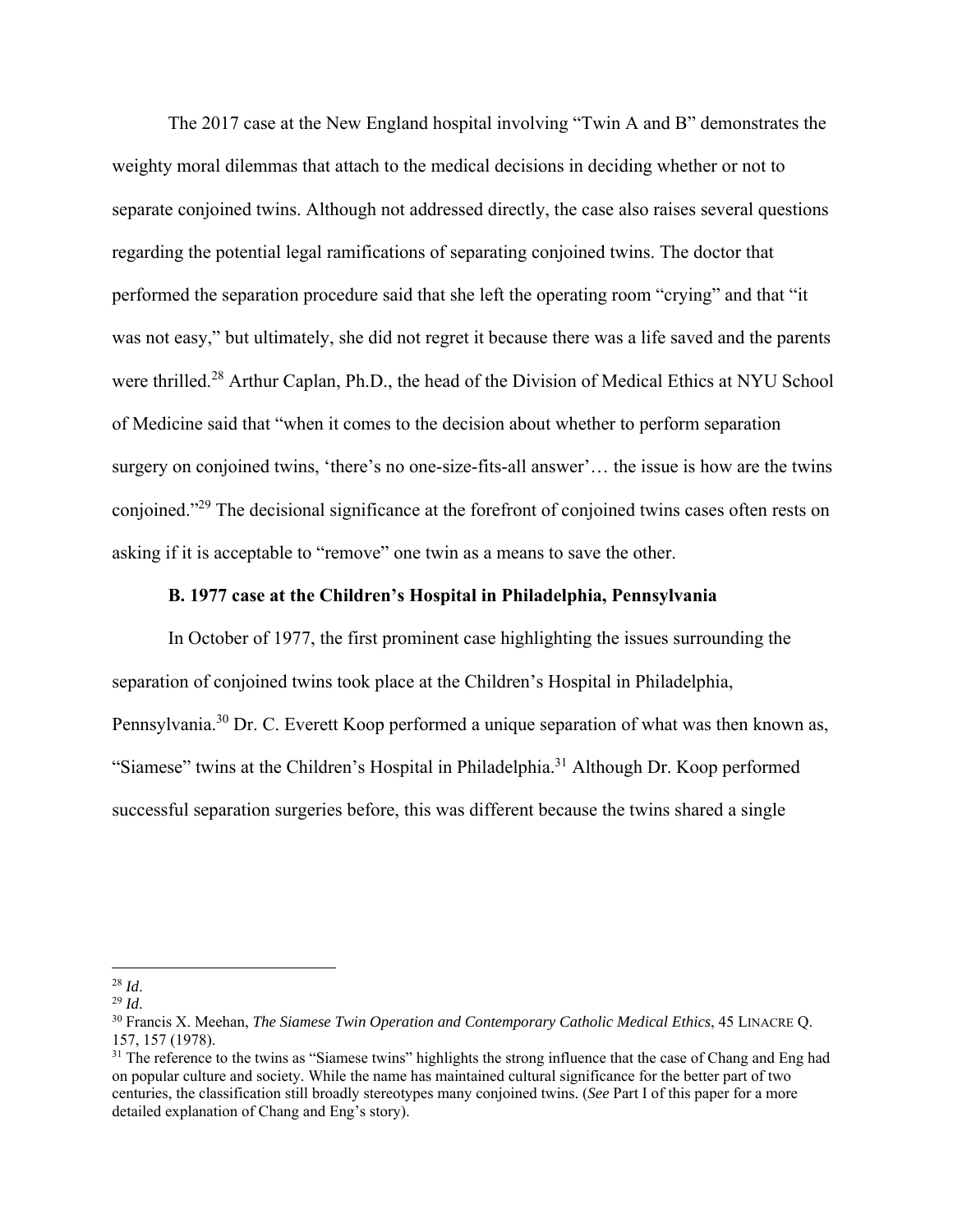heart.32 The physicians had advised the parents that they had to "sacrifice" one twin so that the other could live. If the twins remain conjoined, they would both die.<sup>33</sup>

The parents in this case were deeply devout practitioners of Judaism and objected to the thought of "sacrificing" one child as a means to save the other.<sup>34</sup> Both parents made it clear they would not consent to the separation without rabbinical support.<sup>35</sup> As a response, rabbinic scholars used two analogies to justify the separation. The first analogy concerned two men who jumped form a burning airplane. One man's parachute failed to open and while free falling he grasped the leg of the other whose chute could not sustain the weight of both. The thrust of the scholars' question was whether both men in the analogy must die or if one of the men can kick away the second man to save himself.<sup>36</sup> The rabbis replied that it was acceptable for the first man (with the working parachute) to "free himself" since the second man was already destined for death. The second analogy that the rabbis set forth involved a caravan surrounded by bandits who demanded a specified individual be turned over for execution as a condition for letting the others go. As in the first example, the rabbis determined the since the targeted individual was already "destined for death," there was no moral issue in turning the individual over to the bandits.37

In addition to the objections from the parents of the twins, the Catholic nurses at the hospital refused to participate in the surgery without assurance from the archdiocese of

<sup>&</sup>lt;sup>32</sup> *Id.* at 157-64.<br><sup>33</sup> *Id.* 

<sup>33</sup> *Id*. 34 J.J. Paris & A.C. Elias-Jones, *Do We Murder Mary to Save Jodie? An Ethical Analysis of the Separation of the Manchester Conjoined Twins*, 77 POSTGRAD MED. J. 593, 94 (2001).

<sup>35</sup> *Id*.

<sup>36</sup> George J. Annas, *At Law: Siamese Twins: Killing One to Save the Other*, 17 HASTINGS CENTER REP. 27, 27 (1987).

<sup>37</sup> J.J. Paris & A.C. Elias-Jones, *Do We Murder Mary to Save Jodie? An Ethical Analysis of the Separation of the Manchester Conjoined Twins*, 77 POSTGRAD MED. J. 593, 94 (2001).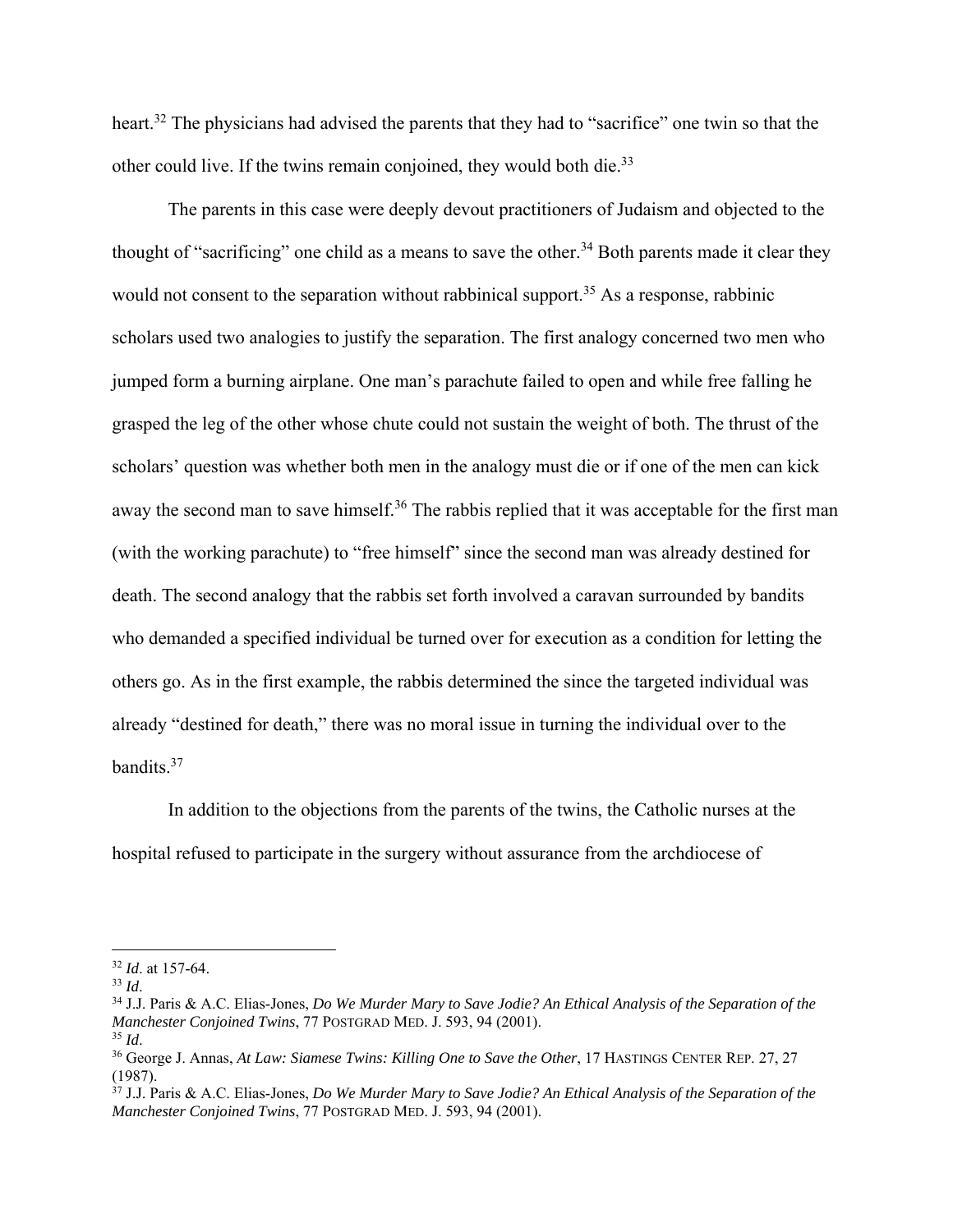Philadelphia regarding the moral acceptability of "killing" one twin to save the other.<sup>38</sup> In approving the operation, the Catholic authorities in Philadelphia based their position on the doctrine of "double effect." The principle of double effect is a theory first formulated by Thomas Aquinas in the 13<sup>th</sup> century as a justification for self-defense. It holds that while "one may never directly intend an evil act (such as killing an innocent person), the evil effect (the death) may be permitted if the effect is not intended in itself but is an indirect consequence, justified by a commensurate reason."39

Lastly, the pediatric surgeon, Dr. Koop, refused to perform the surgery without judicial approval and legal immunity from potential charges of homicide.<sup>40</sup> A judge in the Philadelphia Family Court insisted that a three-judge panel hear Dr. Koop's petition. The panel quickly rejected the first argument from the hospital that "because the twins only had one heart, there was only one person and thus no 'killing' would occur if the twins were separated."<sup>41</sup> The lawyers' second argument before the panel was similar to the rabbis' two analogies above. The hospital's lawyers provided the panel with an example of two mountain climbers who were attached to each other by a rope. One climber slipped and was caught dangling at the end of the rope. The other partner was unable to pull the climber to safety no matter how hard he tried. If the rope remained uncut, the secure climber would soon tire, and both would subsequently fall and die.42 Similar to the justification that the rabbis gave the parents, the hospital's lawyers argued that it was legitimate for the secure climber to cut the rope to save himself. Confronted with these dilemmas, the panel in the Family Court deliberated only for a few minutes before

- 
- 
- 38 *Id*. 39 *Id*. 40 *Id*. 41 *Id*. 42 *Id*.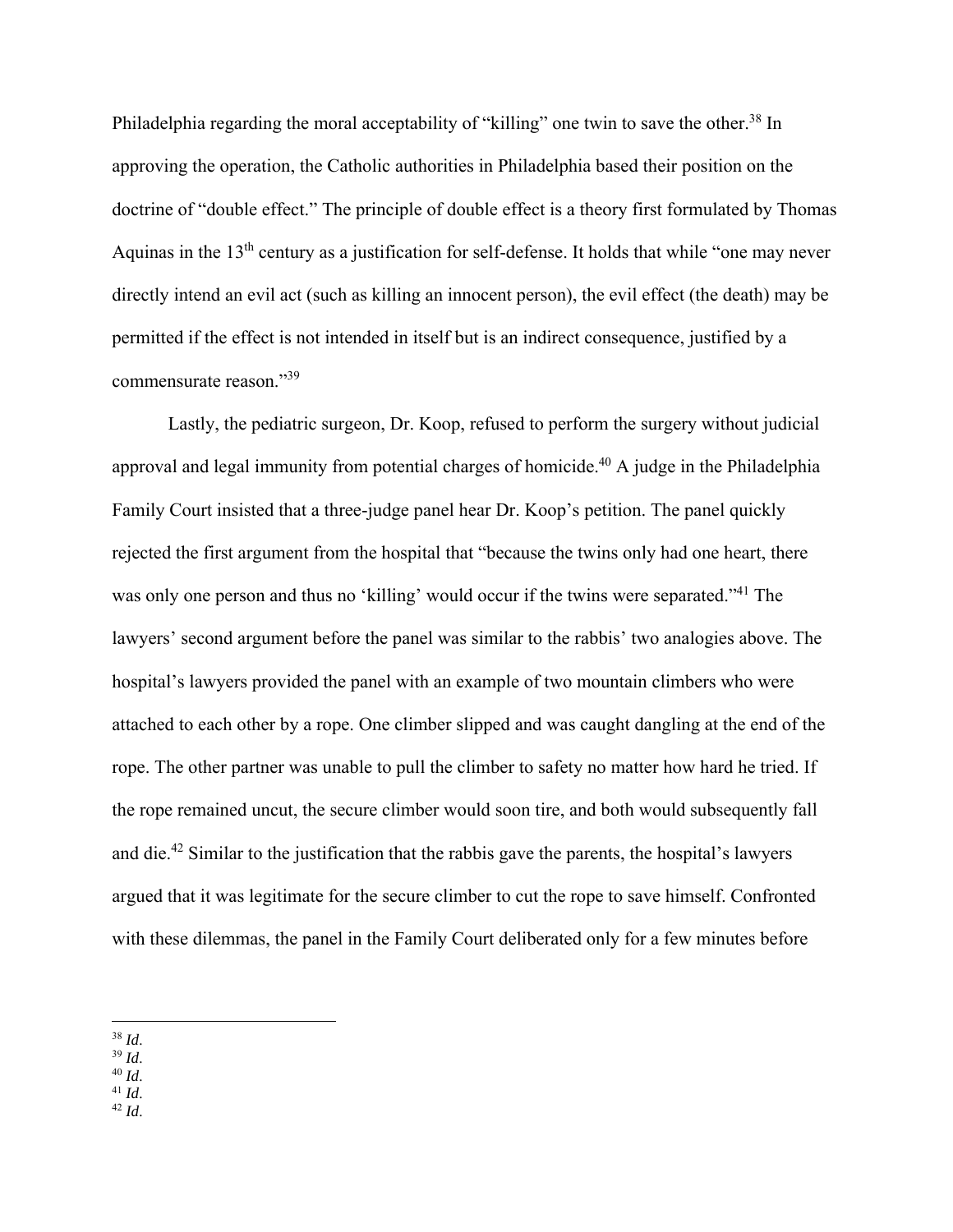authorizing the surgery.43 The surgical procedure itself was successful, but the surviving twin died three months after the separation.<sup>44</sup>

# **C. 2001 British case of "Jodie and Mary"**

In August of 2000, the first legal case involving the separation of conjoined twins took place in a British courtroom.45 The *Re A (Children)* case centered around a fundamental dispute regarding the "separation of conjoined twins which divided the scientific, legal and religious sectors of society."<sup>46</sup>

Conjoined twins, Jodie and Mary, were born on August 8, 2000 to Maltese parents Michelangelo and Rina Attard, who were devout Roman Catholics.<sup>47</sup> Each twin had her own arms and legs but shared a linked spine. Besides a shared bladder, the girls had their own internal organs.48 A hospital in Manchester, England agreed to assume care of the twins and decide whether a separation surgery was medically feasible. Issues quickly arose because Jodie's heart operated the circulatory functions for both girls.49 Doctors believed that the excessive stress on Jodie's heart would result in their untimely death within a matter of weeks. As the more independent twin, doctors predicted that Jodie could survive on her own if separated from Mary. However, this prediction meant that Mary would certainly die during the procedure.<sup>50</sup>

<sup>43</sup> *Id*. 44 *Id*. 45 *Re A (Children) (Conjoined Twins: Medical Treatment) No. 1*, [2000] H.R.L.R. 721 (C.A.Civ.); *In re A (Children)(Conjoined Twins: Surgical Separation)*, [2001] Fam. 147 (C.A. Civ.); *Re A (Children) (Conjoined Twins: Surgical Separation)* [2000] 4 All E.R. 961 (C.A. Civ.).

<sup>46</sup> Heather Tierney, *Conjoined Twins: The Conflict Between Parents and the Courts Over the Medical Treatment of Children*, 30 DENV. J. INT'L L. & POL'Y 458, 459 (2002).

<sup>&</sup>lt;sup>47</sup> The names "Jodi and Mary" were fictional names given to the twins by the British court. The girls' real names were Gracie and Rose. *See* George J. Annas, *Conjoined Twins—The Limits of Law at the Limits of Life*, 344 N. ENGL. J. MED. 1104 (2001).

 $48$  Tierney at 459-60.

<sup>49</sup> *Id.*; *Re A (Children)*, 4 All E.R. 961 (C.A. Civ.).

<sup>50</sup> *Id*.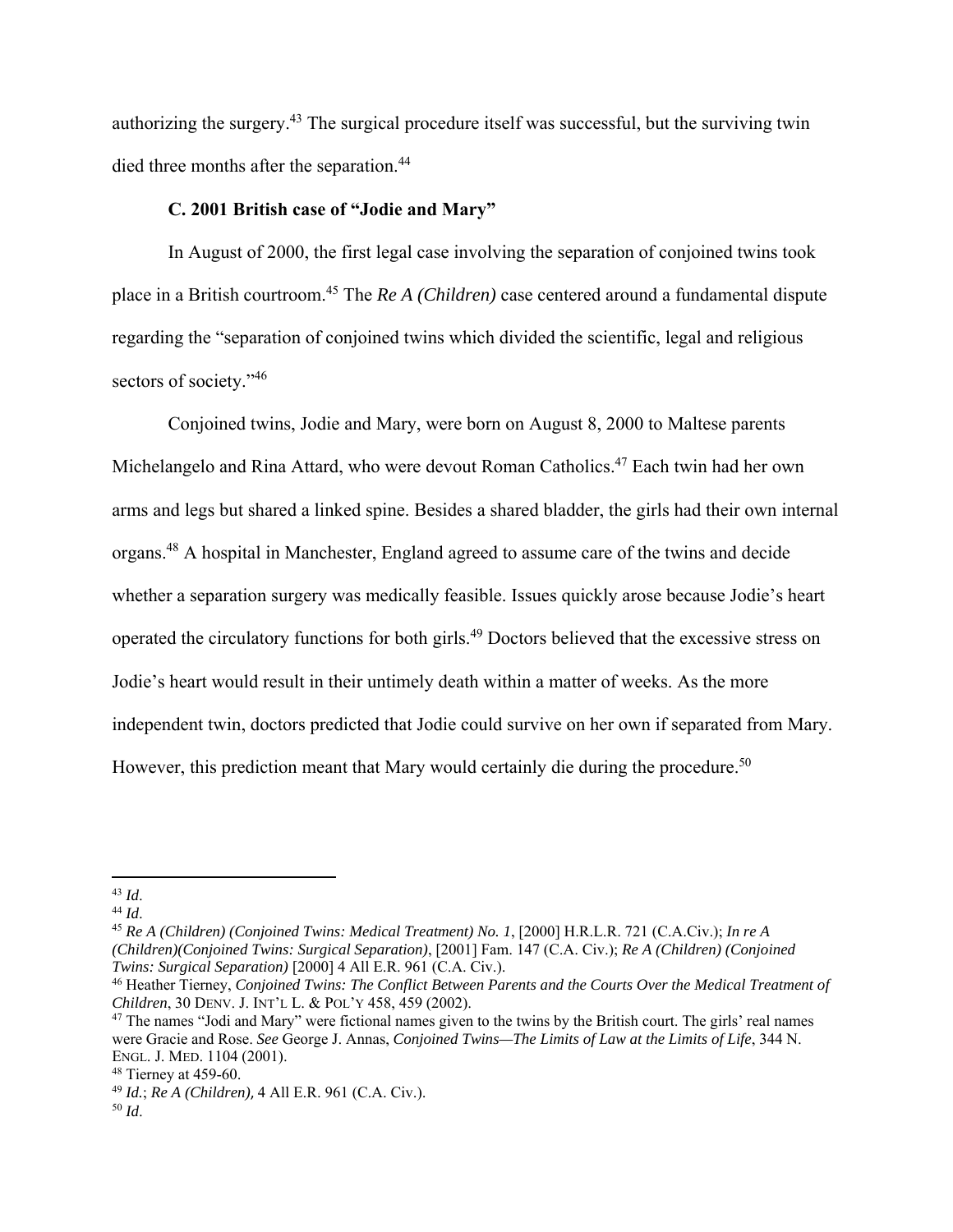Jodie and Mary's parents raised both religious, financial, and quality of life objections to the hospital's offer to perform the separation procedure.<sup>51</sup> As devout Catholics, Jodie and Mary's parents believed that God, not doctors, should decide whether their daughters lived or died.<sup>52</sup> The parents also raised the argument that if Jodie survived, she would be left with severe disabilities.<sup>53</sup> They noted that there were few, if any, facilities on their remote home island to care for a disabled child. Essentially, there was no chance for the child "to have any sort of life at all."54 Furthermore, the parents did not have the financial resources to provide Jodie's medical treatment at home.<sup>55</sup> Without the financial means and medical resources to care for their child, Jodie would have to stay in England to receive treatment. These factors all weighed heavily in the parents' ultimate decision to reject the hospital's offer to perform the separation.<sup>56</sup>

 Following the parents' objections, the physicians turned the case over to the British court to receive authorization (over the parents' wishes) for the separation procedure.<sup>57</sup> In the United States, the decision of the parents is typically final unless the physicians or the state demonstrates abuse or neglect.<sup>58</sup> However, unlike their U.S. counterparts, British law leaves the decision to a judge to decide "what the welfare or best interests of the child require by exercising 'an independent and objective judgement.'"59 At the trial level, the judge concluded that the separation would be in the "best interest" of both children and this was not a case of "killing one

<sup>51</sup> J.J. Paris & A.C. Elias-Jones, *Do We Murder Mary to Save Jodie? An Ethical Analysis of the Separation of the Manchester Conjoined Twins*, 77 POSTGRAD MED. J. 593, 95 (2001).

<sup>52</sup> *See Re A Children (Conjoined Twins Case)*, note 4, at 726. As devout Roman Catholics, the parent believed that the lives of their children "must be left in God's hands."

<sup>&</sup>lt;sup>53</sup> Paris & Elias-Jones at 595.<br><sup>54</sup> *Id.* 

<sup>54</sup> *Id*. 55 *Id*. 56 *Id*. 57 *Id*.

<sup>58</sup> George J. Annas, *Conjoined Twins—The Limits of Law at the Limits of Life*, 344 N. ENGL. J. MED. 1104, 04  $(2001).$ 

<sup>59</sup> *Id*.; *See also Re A (Children)* 4 All E.R. 961 (C.A. Civ.).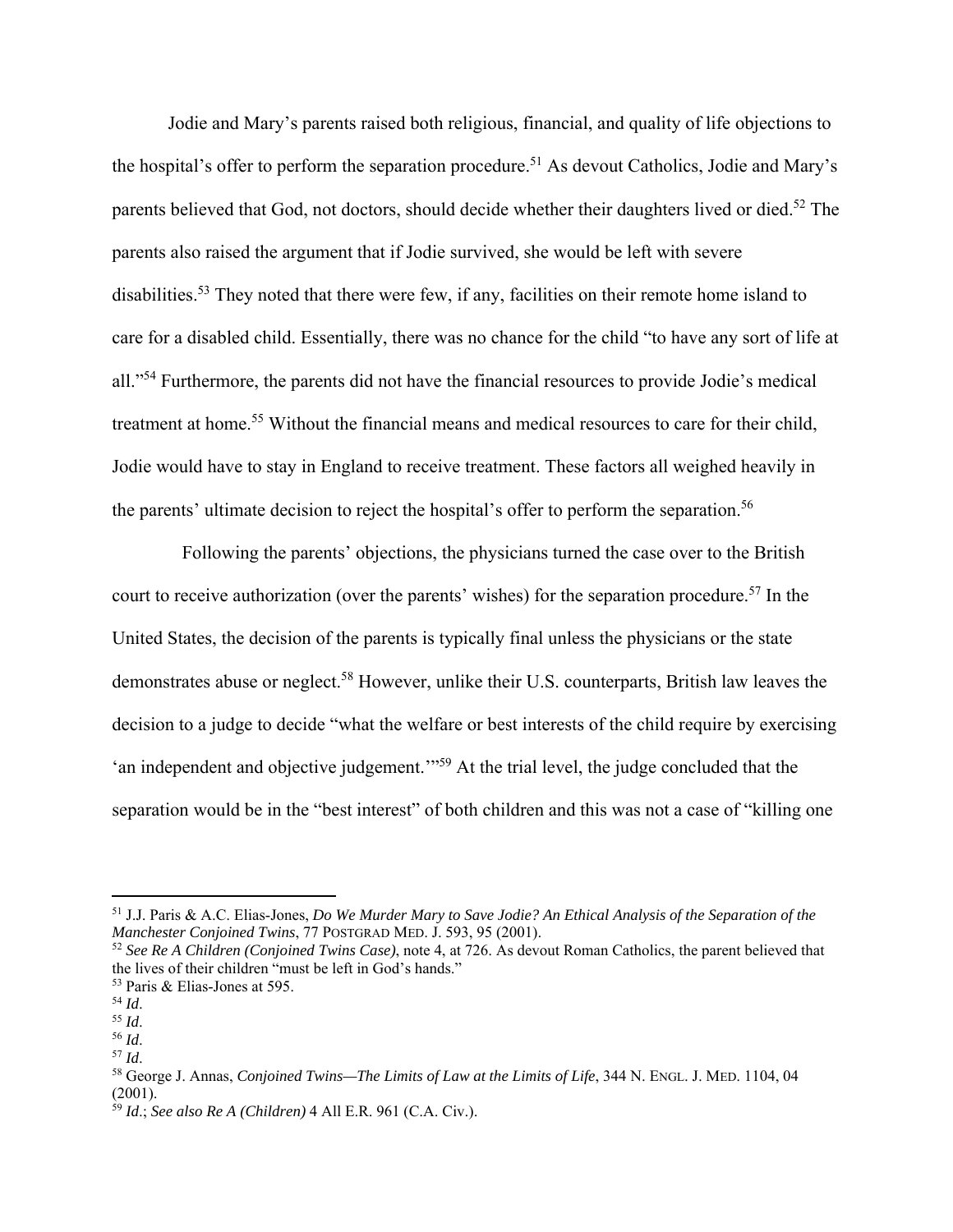to save the other," but rather one of passive euthanasia.<sup>60</sup> The parents and the official solicitor (chosen to represent Mary) ultimately appealed the decision of the lower Family Court.<sup>61</sup>

At the appellate level, each of the three judges on the panel issued a separate opinion. All three judges agreed with the trial court's conclusion that the separation should be performed, but " none of the three judges on the appeals panel fully agreed with one another's legal reasoning."<sup>62</sup> This disagreement demonstrates the difficulty with attempting to apply exclusively legal principals to issues that intersect the law, morality, and medical ethics.

 Lord Justice Alan Ward started his opinion by pronouncing that it is a fundamental principle of medical law to allow people the opportunity to decide for themselves whether or not to receive medical treatment.<sup>63</sup> In the case of a minor, British parents typically have a right and duty to determine whether to consent or withhold medical treatment for their children. British jurisprudence provides a safeguard for the courts to override the parents' decision if it is in the child's "best interest."64 LJ Ward proclaimed that the paramount consideration is determining the best interest and the welfare of the children.<sup>65</sup> In coming to his conclusion, LJ Ward agreed with the lower court that it was in Jodie's best interest to have the operation but disagreed that the surgery can be considered a passive "omission" of treatment.<sup>66</sup> Quite simply, he viewed the procedure as an active surgical procedure that would effectively end Mary's life. Ward did not attempt to justify the affirmative "killing" of Mary as being in her "best interest." Rather, he focused his analysis on choosing between the lesser of two evils.<sup>67</sup>

<sup>60</sup> *Re A (Children)* 4 All E.R. 961 (C.A. Civ.).

<sup>61</sup> *Id*. 62 Annas at 1104.

<sup>63</sup> Tierney at 459-60; *Re A (Children)* 4 All E.R. 961 (C.A. Civ.).

<sup>64</sup> *Id*.

 $^{65}$  Annas at 1104.<br> $^{66}$  *Id.* 

 $67$  *Id.*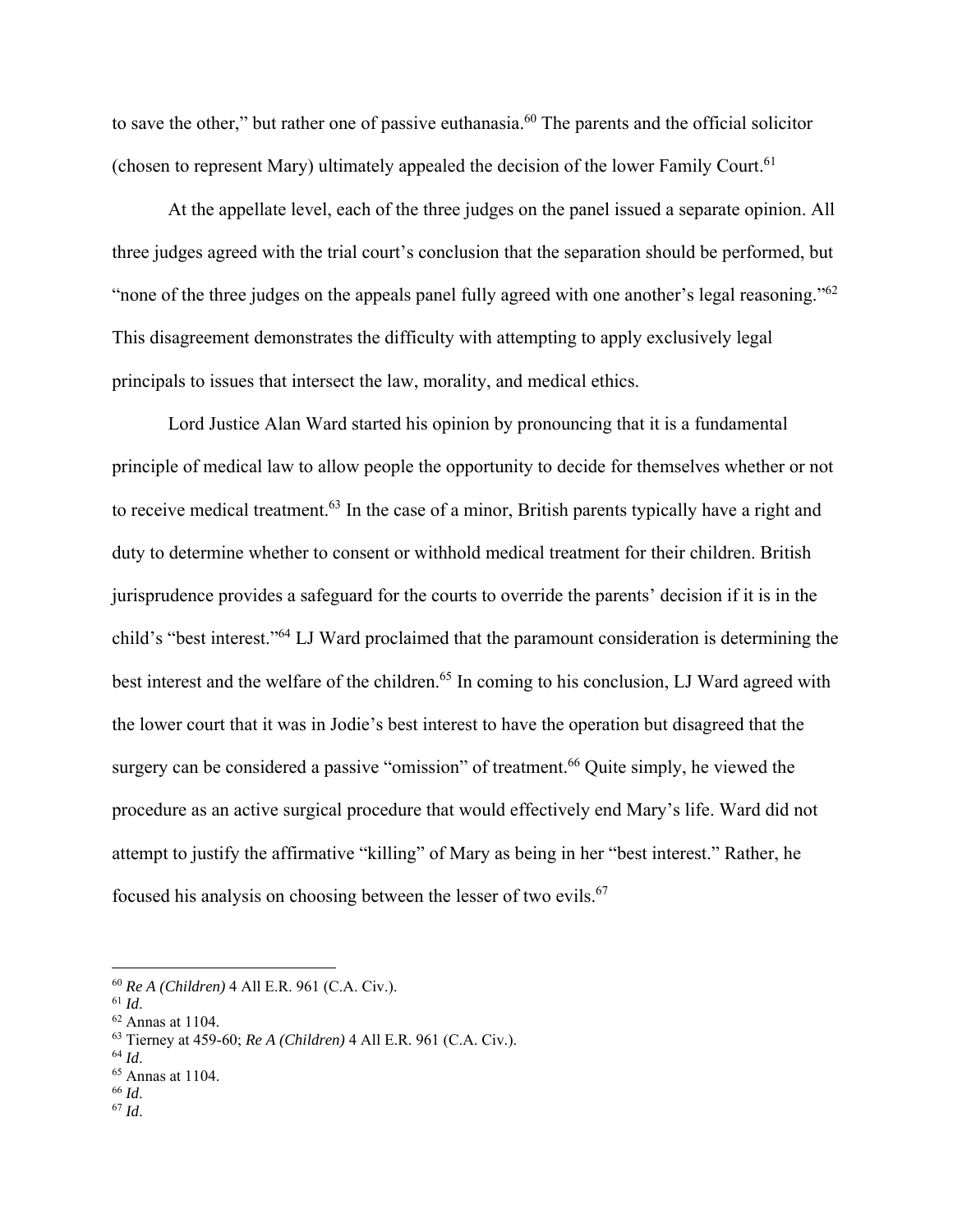Attempting to ground his decision in legal precedent, LJ Ward stated that Mary was, in essence, "killing" her sister. Thus, the act of killing Mary through surgical separation was a case of "quasi self-defense."68 LJ Ward believed that "Mary may have a right to life, but she has little right to be alive. She is [only] alive because…she [parasitically] sucks the lifeblood out of Jodie. If Jodie could speak, she would surely protest, 'Stop it, Mary, you're killing me.'"69

 Lord Justice Robert Brooke agreed with LJ Ward regarding the ultimate decision to separate Mary and Jodie. But for LJ Brooke, the issues relating to criminal law required a more in-depth analysis to rationalize the separation procedure in the law.<sup>70</sup> LJ Brooke began his analysis by questioning whether the operation to separate the girls was in-fact lawful. In answering this question, LJ Brooke looked at the legal definition of murder and its relevant exceptions. LJ Brooke concluded that although the surgery itself would constitute murder under the law, the exception for the defense of "necessity" justified the procedure.<sup>71</sup>

 The third judge on the Court of Appeals panel, Lord Justice Robert Walker, noted that the religious objections of the parents, although controversial, were "not obviously contrary to any view generally accepted in our society."72 With that being said, LJ Walker paid a great deal of deference to the opinions of the medical professionals who testified at the trial.<sup>73</sup> LJ Walker believed the doctors' assertion that the separation surgery was the best way to "save" Jodie, regardless of whether the court could determine the legality of the operation.<sup>74</sup> Although Walker agreed that necessity was an important factor in analyzing the case, he found no analogous cases

<sup>68</sup> *Id*. at 1105 (citing to *Re A (Children)* 4 All E.R. 961 (C.A. Civ.))

<sup>69</sup> *Id*. 70 *Id*.; *See also* Tierney at 464-65.

<sup>71</sup> *Id*.; *See also* Tierney at 464-65.

<sup>72</sup> J.J. Paris & A.C. Elias-Jones, *Do We Murder Mary to Save Jodie? An Ethical Analysis of the Separation of the Manchester Conjoined Twins*, 77 POSTGRAD MED. J. 593, 97 (2001).

<sup>73</sup> Heather Tierney, *Conjoined Twins: The Conflict Between Parents and the Courts Over the Medical Treatment of Children*, 30 DENV. J. INT'L L. & POL'Y 458, 467 (2002) <sup>74</sup> *Id*.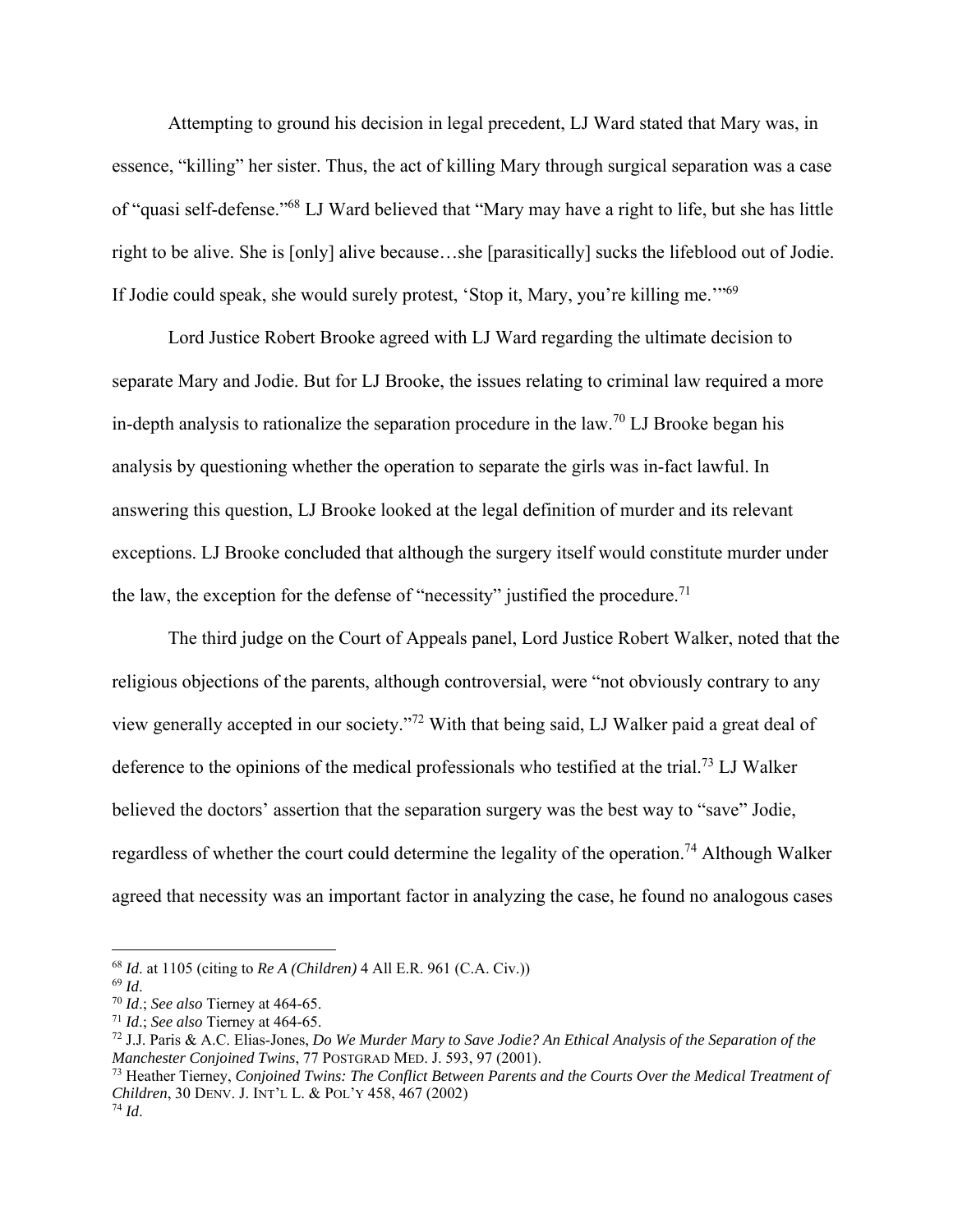that supported using the defense in conjoined twin separation cases.<sup>75</sup> In sum, Walker found that "there is no helpful analogy or parallel to…this case."76 The distinct circumstance in this, and other conjoined twin cases, led walker to rely heavily on the opinion of the "highly skilled and conscientious doctors [who] believe that the best course, in the interest of both twins, is to undertake elective surgery in order to separate them and save Jodie."<sup>77</sup>

 In sum, England's Court of Appeals dismissed the parents' appeal and gave the hospital authorization to perform the surgery.<sup>78</sup> The surgery was performed just six weeks after the Court of Appeal's decision. As predicted, Mary died during the procedure, but Jodie survived and returned home with her parents.79

# **III. Issues from a medical and ethical perspective**

 The practice of "medicine" is often defined as the "science or practice of the diagnosis, treatment, and prevention of disease" or "the science and the art dealing with the maintenance of health and the prevention, alleviation, or cure of disease."<sup>80</sup> These definitions depict the practice of medicine as a field or occupation primary concerned with the preservation of life. Cases regarding the separation of conjoined twins, much like other termination of life cases, clearly diverge from these traditional medical principles.

In the three cases discussed above, the doctors owed conflicting duties to each of the twins: "saving" the stronger twin meant "killing" the more dependent twin; "prolonging" the life of the more dependent twin meant "shortening" the life of the stronger twin. Faced with this dilemma, medical professionals must consider the distinct and personalized circumstances of

<sup>75</sup> *Id*. 76 Annas at 1106; *Re A (Children)* at 1066-67. 77 *Id*. 78 Tierney at 467.

<sup>&</sup>lt;sup>79</sup> *Id.* 80 Noun; definition from Google and noun; definition from Webster's online dictionary, respectively.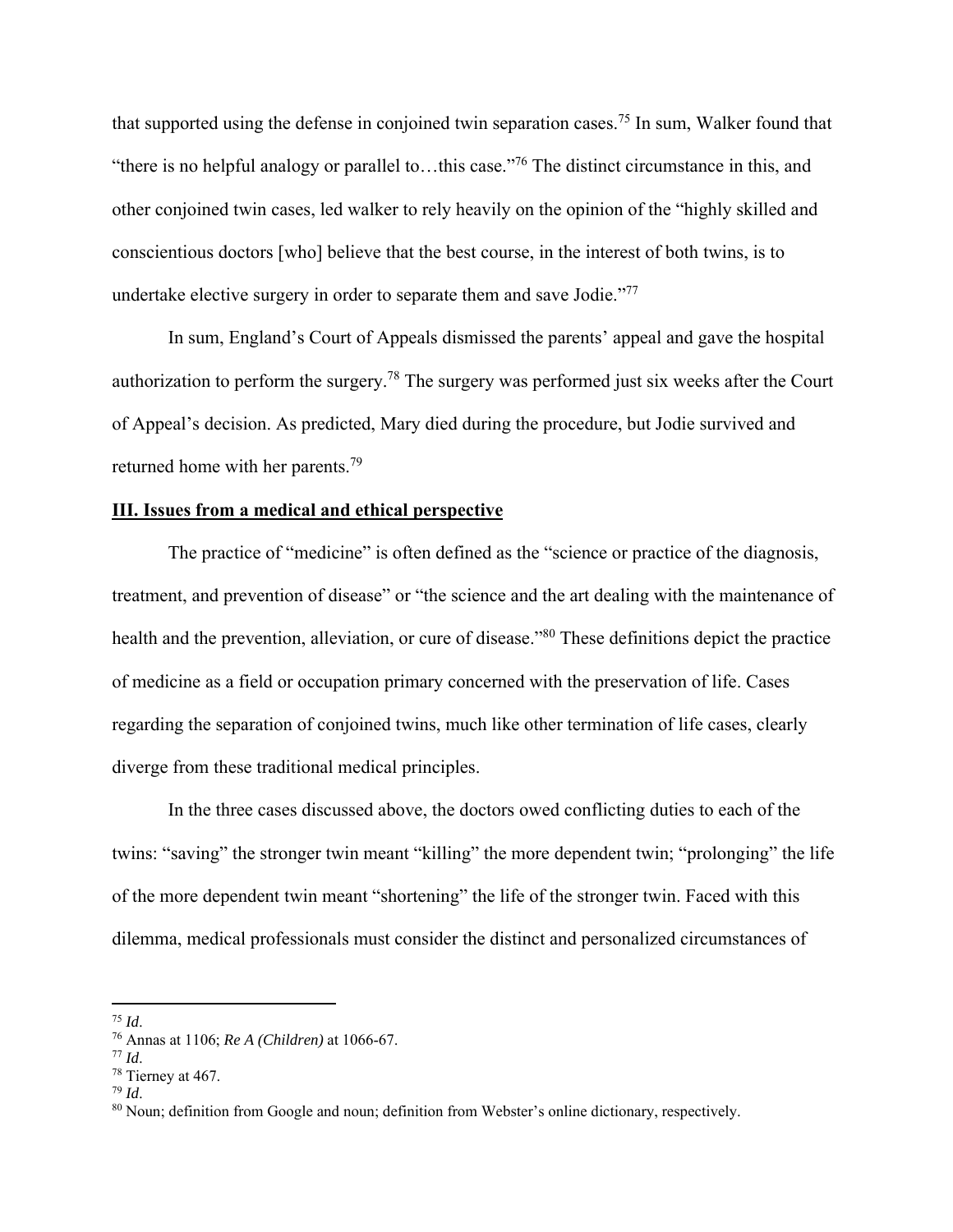each case that comes before them, prior to recommending a separation surgery to parents or seeking court intervention. Often, ethic committees in hospitals are assembled to address these concerns prior to recommending treatment or conducting surgical procedures.<sup>81</sup> Among other medical inquires, these ethics committees often decide if each twin should be regarded as a distinct individual and if there are any chances, however small, to save the weaker, dependent twin.82

An initial issue that confronts medical professionals when confronted with conjoined twin cases is whether the twins are considered one or two individuals. There appears to be no definitive answer to this question within the medical field.<sup>83</sup> Although doctors typically view a fetus with one head and duplicative arms or legs as a single human being, some doctors are split as to whether a fetus with two independent heads (or a shared body) can be classified as the same.<sup>84</sup> Additionally, both parents and doctors typically agree that a "functional and independent" brain is the essence of existence." Thus, a conservative definition of a conjoined twin is an individual with a separate (or, almost separate) brain, who has the independent ability to communicate. 85 Obviously, following this definition has drastic implications in the separation decision-making process. On one hand, a conjoined twin without its own head would not be seen as an independent human being. Rather, they are viewed ethically as a "tissue parasite or teratoma conjoined to a single human being."86 On the other hand, if two human beings are believed to be present, then ethical considerations come into play that seek the protection of both

<sup>81</sup> Ashley Welch, *Doctors Face Heartbreaking Decision, Can Only Save One Twin*, CBS NEWS, Oct. 26, 2017, https://www.cbsnews.com/news/doctors-heartbreaking-decision-conjoined-twins/.

<sup>82</sup> *Id*. 83 Prof. John Pearn, M.D., *Bioethical Issues in Caring for Conjoined Twins and Their Parents*, 357 LANCET 1968,  $68$  (2001).<br><sup>84</sup> Id.

<sup>84</sup> *Id*. 85 *Id*. 86 *Id*.; *See also* Dr. Enas Qutieshat, *The Legal Personality of Conjoined Twins*, 9 EURO. J. BUS. & MGMT. 88, 94 (2017).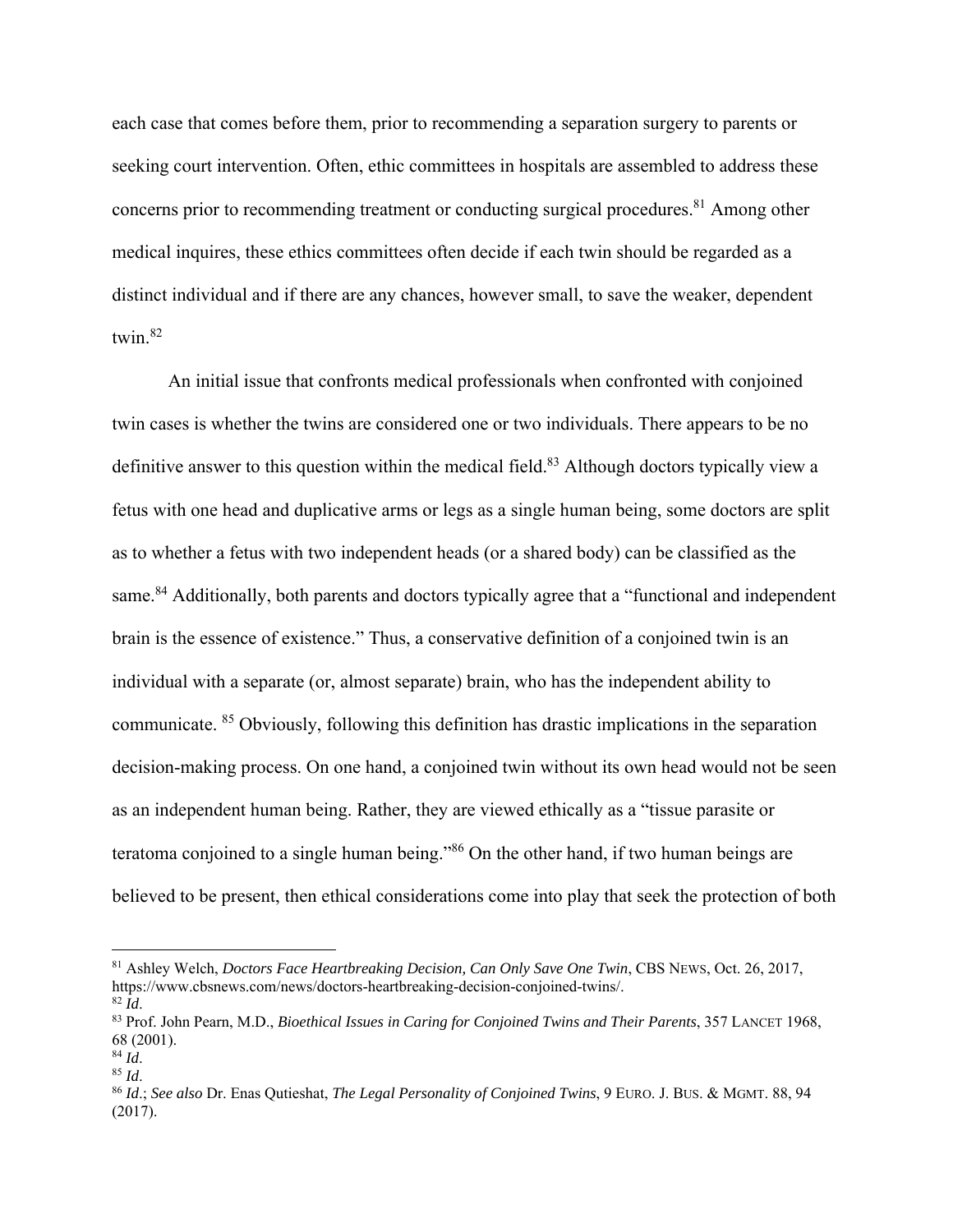lives, weighing the risks and benefits to each twin as a result of a separation procedure (i.e., bodily integrity and the principle of double effect ), and the principles of parental autonomy concerning conjoined twins.87

In the medical field, the distinction between two individual persons typically hinges on the physical nature of the attachment. Some ethical scholars differ and propose that all conjoined twins are two individuals, psychologically separate but, by degrees, with a shared body.<sup>88</sup> Under this view, a conjoined twin's body is not something they are in competition over, rather the body is something that they both have an interest in and neither has exclusive rights to it. $89$  Although factoring in this argument may often lead to the conclusion that separation is still necessary in difficult cases like that of Mary and Jodie, this approach would not involve "having to think of one twin as somehow preying and being a problem for the other" or presupposing that separation is automatically in the twins' "best interest."<sup>90</sup> In viewing conjoined twins as two separate individuals with pitting interests, the medical field and several Lord Justices on the British Court of Appeals overlook the actual reality of the condition itself: conjoined twins are not separate and never have been.<sup>91</sup>

The impact on a twin's bodily integrity is another fundamental ethical consideration that parents, doctors, and courts must evaluate in determining whether a separation procedure is proper or lawful.<sup>92</sup> In short, bodily integrity refers to "the right not to have your body touched or your body interfered with without your consent.<sup>93</sup> In cases involving the separation of a stronger

<sup>&</sup>lt;sup>87</sup> *Id.* 88 *Id.* 88 M.Q. Bratton & S.B. Chetwynd, *One Into Two Will Not Go: Conceptualizing Conjoined Twins, 30 J. MED.* ETHICS 279, 80-81 (2004).

<sup>89</sup> *Id*. 90 *Id*. at 285.

<sup>91</sup> *Id*. 92 Jonathan Herring & Jesse Wall, *The Nature and Significance of the Right to Bodily Integrity*, 76 CAMBRIDGE L.J. 566, 68 (2017). <sup>93</sup> *Id*. at 568.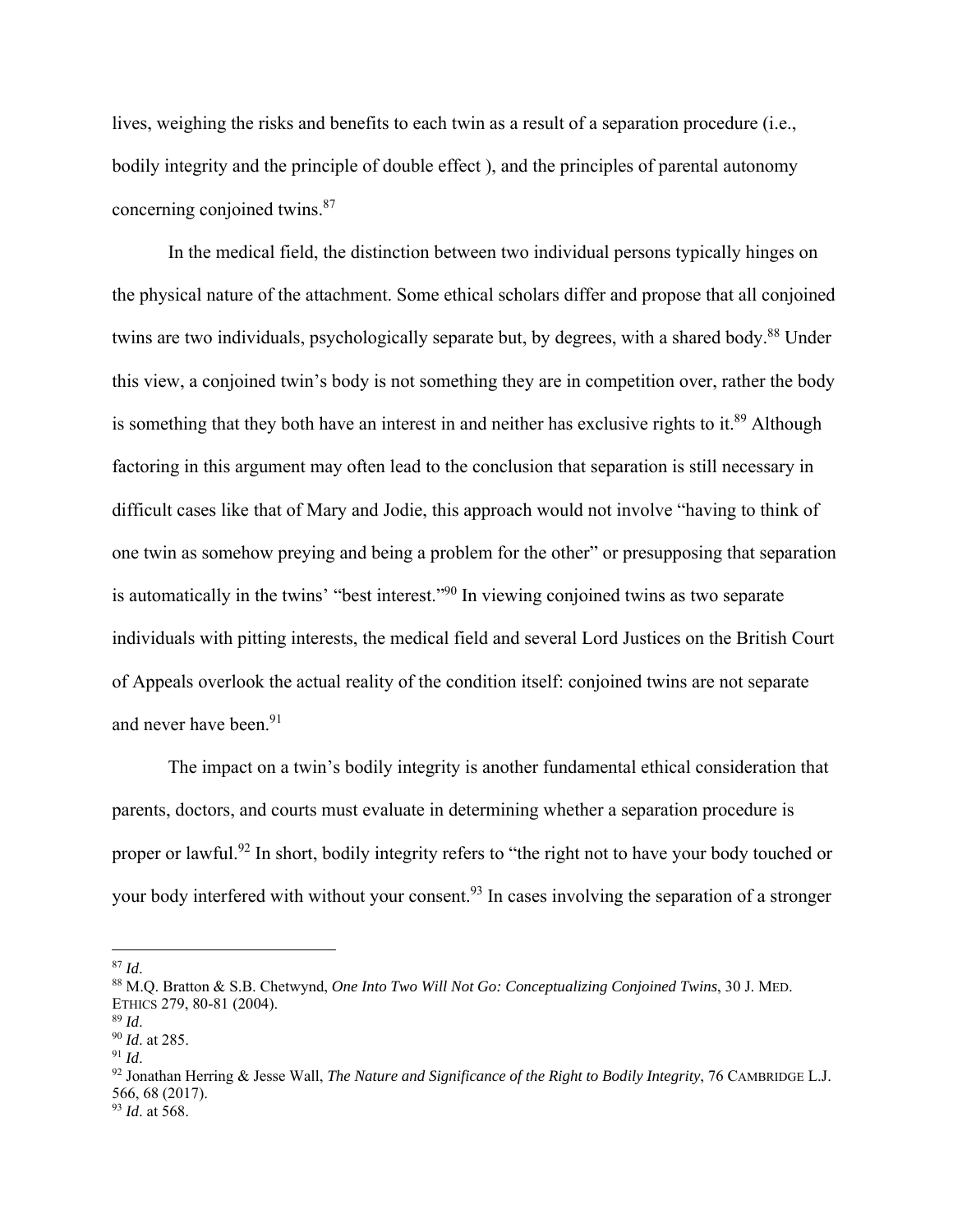and weaker conjoined twin, there appears to be a clear violation of this right to bodily integrity, no matter if the twins are conjoined or surgically separated. In a conjoined state, the nature of the medical condition itself physically deprives a twin from enjoying their own, independent, bodily function and integrity.94 In the alternative, undergoing a separation surgery clearly deprives the more susceptible twin of bodily integrity because "she will be dead before she can enjoy her independence."<sup>95</sup>

Furthermore, ethical considerations in cases concerning the separation of conjoined twins often invoke the doctrine of double effect.<sup>96</sup> St. Thomas Aquinas first formulated the principle in the 13th century as a justification for self-defense.<sup>97</sup> The principle of "double effect can be used as a justification of a harmful effect if 'the harmful effect is seen as an indirect or merely foreseen effect, not the direct and intended effect of the actions.'"98 More simply, this principle allows for death to be foreseen, but not intended.<sup>99</sup> They are four main conditions for the application of the principle of double effect to apply: (1) The action in itself must be good or at least morally indifferent; (2) The agent must intend only the good effect and no the evil effect. The evil effect is foreseen, not intended; (3) The evil effect cannot be a means to the good effect; and (4) there must be a proportionality between the good and evil effect of the action.<sup>100</sup> The principle of "double effect" is often used as a means to weigh the risks and benefits to each twin if they were to undergo a separation procedure.

<sup>94</sup> *Id*. at 573-74

<sup>95</sup> *Id*. (citing Ward L.J.'s opinion in *Re A (Children)*)

<sup>96</sup> David H. Wenkel, *Separation of Conjoined Twins and the Principle of Double Effect*, 12 CHRISTIAN BIOETHICS 291, 91 (2006) (A critique of Pearn's article cited above).

<sup>97</sup> Paris & Elias-Jones at 594 (citing Thomas Aquinas, *Summa Theologiae*, 2-2, q 64, a7).

<sup>&</sup>lt;sup>98</sup> *Id.* at 292.<br><sup>99</sup> *Id.* 

<sup>&</sup>lt;sup>100</sup> *Id*.; *See* Joseph Boyle, Jr., *Toward Understanding the Principle of Double Effect*, 90 ETHICS 527-38 (1980) reprinted in Woodward (ed.), 7-20.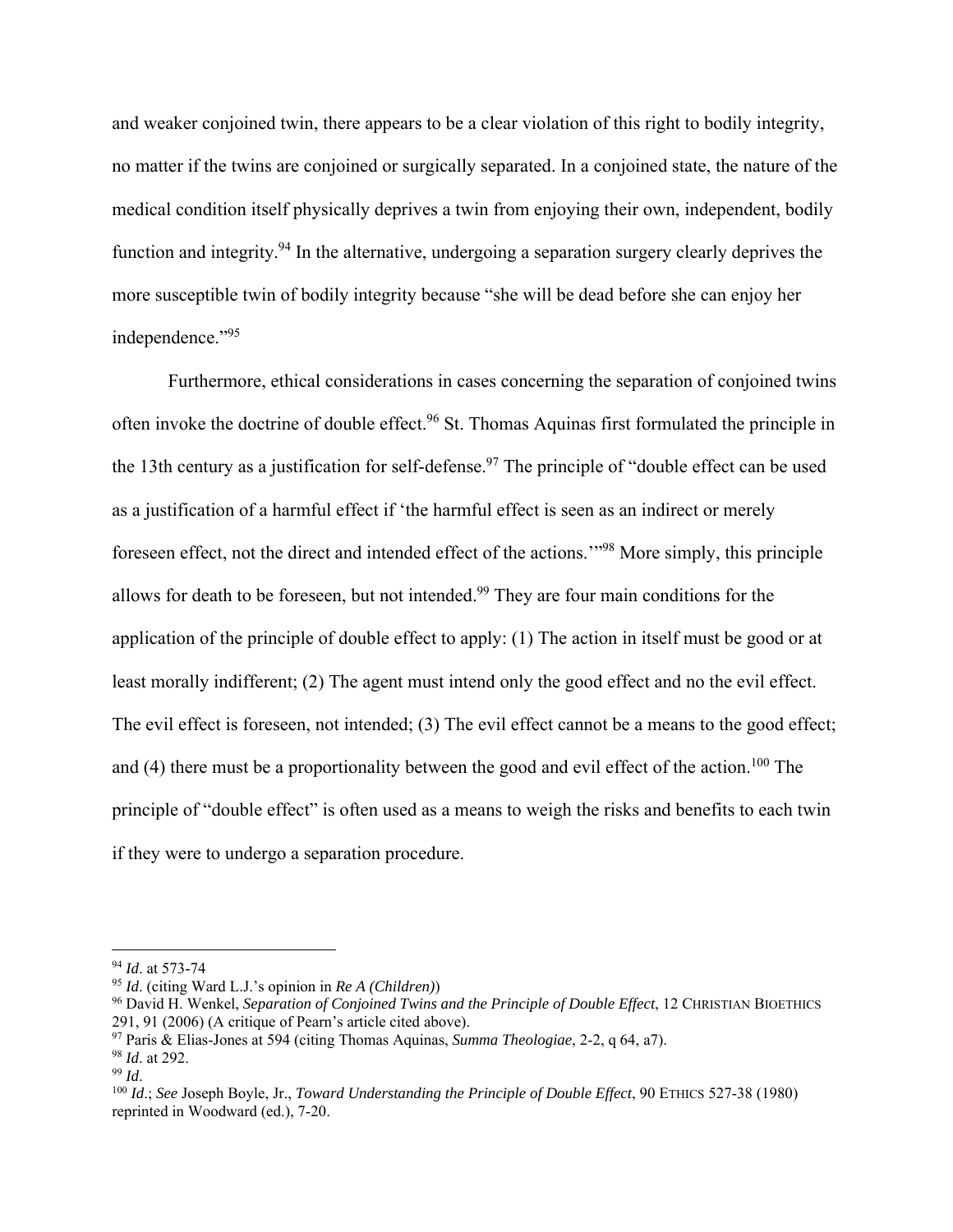Since Aquinas' conception of the principle of "double effect," subsequent ethical and theological scholars believed that the four aforementioned conditions must always be satisfied for the principle to apply.101 But, "not all of these criteria are always met in [cases involving] the separation of conjoined twins."<sup>102</sup> Taking the four elements of the principle literally, some ethical scholars believe that double effect will "never apply to a separation surgery that requires the killing or euthanization of one of the twins. $103$ 

Issues surrounding parental autonomy and consent for separation surgeries is also at the heart of the ethical analysis.<sup>104</sup> While parents feel violated if their consent is removed, society has a significant interest in preventing active "euthanasia" of infants.<sup>105</sup> Ethical scholar John Pearn argues that "if surgery were to be undertaken against parents' wishes, it should be done only after all attempts to reach an agreement between the parents and society have failed."<sup>106</sup> It seems that there is a fine line between giving parents the right to choose what *they* think is best for their children and *society* protecting the safety of children who have the ability to receive potentially lifesaving treatment. (Emphasis added).

The three cases discussed above each involved conjoined twins classified by doctors as two independent human beings. Therefore, in all three cases presented, the ethical considerations previously listed must be analyzed. In the 2017 case in New England, the twins were connected by the abdomen and pelvis. Further, there was also evidence in the case that both twins interacted with their caregivers (although the one twin interacted more regularly) and thus had the

<sup>101</sup> Prof. John Pearn, M.D., *Bioethical Issues in Caring for Conjoined Twins and Their Parents*, 357 LANCET 1968,  $69$  (2001).<br> $102$  *Id.* 

<sup>&</sup>lt;sup>103</sup> Wenkel at 298. "According to the first criteria, the nature of the act is killing a person and is thus a wrong. According to the second and third criteria, the killing of a person is being used in a way to benefit another and is thus wrong. According to the fourth criteria, the killing of a person entails disproportionate effects." <sup>104</sup> Pearn at 1969.<br><sup>105</sup> *Id*.

 $106$  *Id*.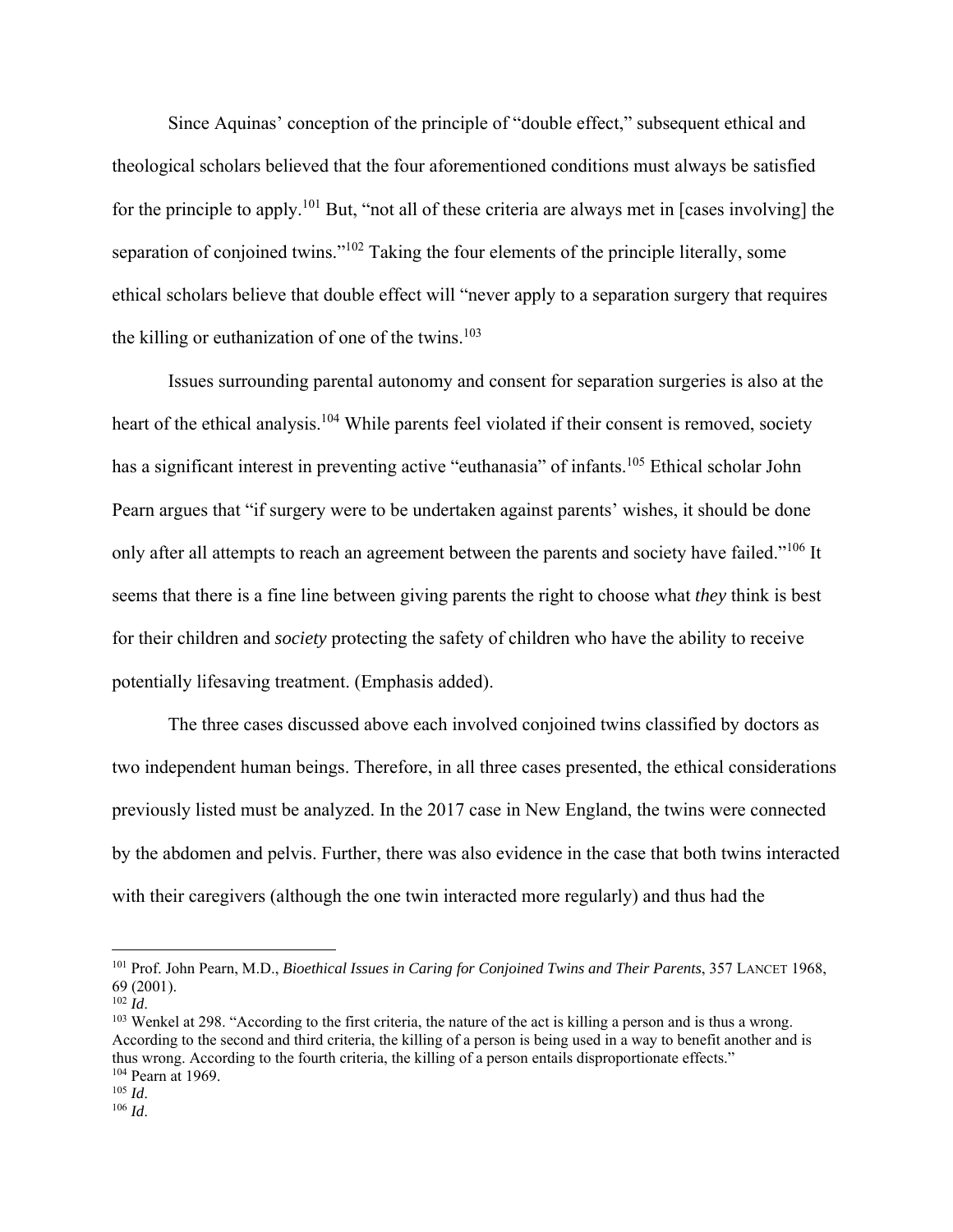independent ability to communicate.<sup>107</sup> Similarly, in the 1977 Philadelphia case, the issue revolved around the fact that the twins shared a single heart. Lastly, there is no question that Jodie and Mary were considered two independent individuals by their parents, the medical professionals, and the lord justices on the Court of Appeals. More specially, the three lord justices found this question compelling in their opinions and they each came to the conclusion (albeit through different legal avenues) that Mary (the weaker twin) was a separate individual from her sister, capable of being killed.108

The issue of bodily integrity was also at the forefront of LJ Ward's analysis in determining whether a surgical separation would bring Mary any benefit in *Re A (Children)*. 109 LJ Ward persisted that, although there was an interference with Mary's bodily integrity while conjoined with her sister, the idea that a separation surgery would give her more integrity is "wholly illusory goal because she will be dead before she can enjoy her independence."<sup>110</sup>

Two out of the three aforementioned cases contain justifications grounded in the principle of double effect. First, in the 1977 Philadelphia case, the Catholic authorities who approved the operation grounded their position in the doctrine of double effect because the unintended evil effect of the separation (death of the dependent/weaker twin) was *indirect* and *justified* by a commensurate reason.111 Second, Lord Justice Walker's opinion regarding the case of Jodie and Mary also used the doctrine of double effect as a means to justify the surgery.<sup>112</sup> LJ Walker

<sup>107</sup> Ashley Welch, *Doctors Face Heartbreaking Decision, Can Only Save One Twin*, CBS NEWS, Oct. 26, 2017, https://www.cbsnews.com/news/doctors-heartbreaking-decision-conjoined-twins/.

<sup>108</sup> J.J. Paris & A.C. Elias-Jones, *Do We Murder Mary to Save Jodie? An Ethical Analysis of the Separation of the Manchester Conjoined Twins*, 77 POSTGRAD MED. J. 593, 97 (2001).

<sup>&</sup>lt;sup>109</sup> Jonathan Herring & Jesse Wall, The Nature and Significance of the Right to Bodily Integrity, 76 CAMBRIDGE L.J. 566, 73-74 (2017).<br><sup>110</sup> *Id.* (citing Ward L.J.'s opinion in Re A (Children)).

<sup>&</sup>lt;sup>111</sup> See Paris and Elias Jones at 594; *See also* Francis X. Meehan, *The Siamese Twin Operation and Contemporary Catholic Medical Ethics*, 45 LINACRE Q. 157, 157 (1978). (Emphasis added). 112 Davis at 597; Re A (Children) at 1062-63.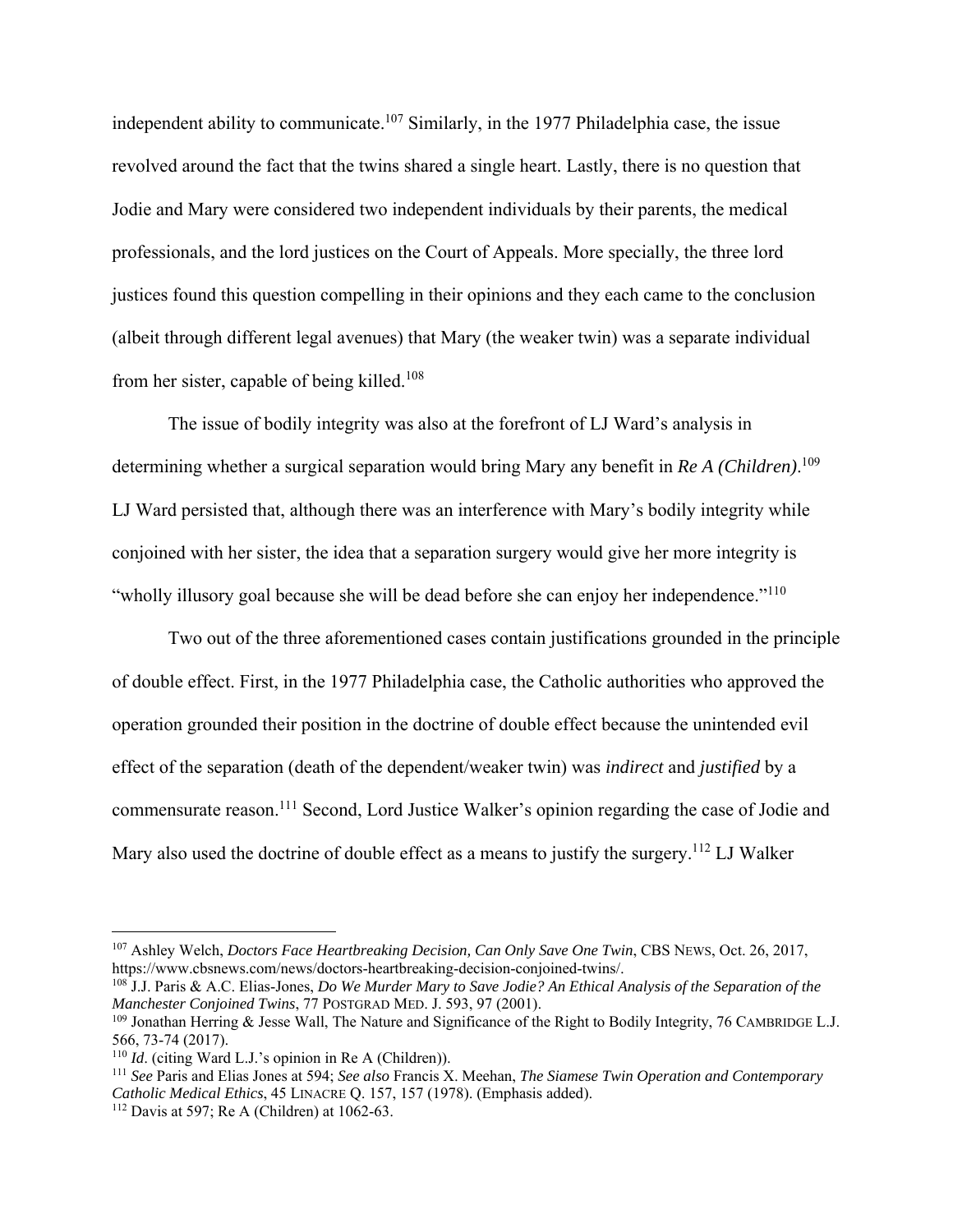pointed out that since the principle essentially holds that death may be foreseen but not intended, the doctrine can be used to excuse a doctor's mere foresight of *accelerated death* from constituting intent to murder.<sup>113</sup> In phrasing the issue, it is important to classify the imminent death of the dependent twin as an "accelerated," and not as an "intended" consequence of the surgery or doctor. Ultimately, whether the double effect applies to a separation surgery (where one twin will likely die) depends on the phrasing of the issue and the ability to shoehorn the facts into the requisite four elements of the ethical principle.

### **IV. Substantive Legal Analysis**

Examining the inconsistent judicial opinions in *Re A (Children)* demonstrates the inadequacies that result from using traditional legal principals to answer a multifaceted problem that spans across medicine, ethics, religion, as well as the law. Nonetheless, it is important to analyze how the substantive legal theories relied on in the case came up short.

Arguably, the most significant shortcoming of the *Re A (Children)* decision was the inability of the judges to rest their decision regarding the legality of the separation surgery on any legal principle.<sup>114</sup> The judges appeared to pick and choose different legal theories to shoehorn in the authorization of the separation procedure and defer to the doctors. As a result, the decision provides no guidance to other courts on how to rule in conjoined twin separation cases. Rather, this case awards the lord justices an extraordinary role to make substantial ethical, moral, and medical decisions that should be exclusively reserved for the parents and doctors of conjoined twins. Legal scholar George Annas maintains that "if the circumstance of [*Re A (children)*] were duplicated tomorrow …, the physicians involved could, on the basis of the

<sup>&</sup>lt;sup>113</sup> *Id.* (Emphasis Added). Binding authority in England ( $R v$ . *Woolin*) held that if a doctor knew death was the certain outcome of a surgery, then they have the requisite intent for murder under British law.

<sup>&</sup>lt;sup>114</sup> George J. Annas, *Conjoined Twins—The Limits of Law at the Limits of Life*, 344 N. ENGL. J. MED. 1104, 08 (2001).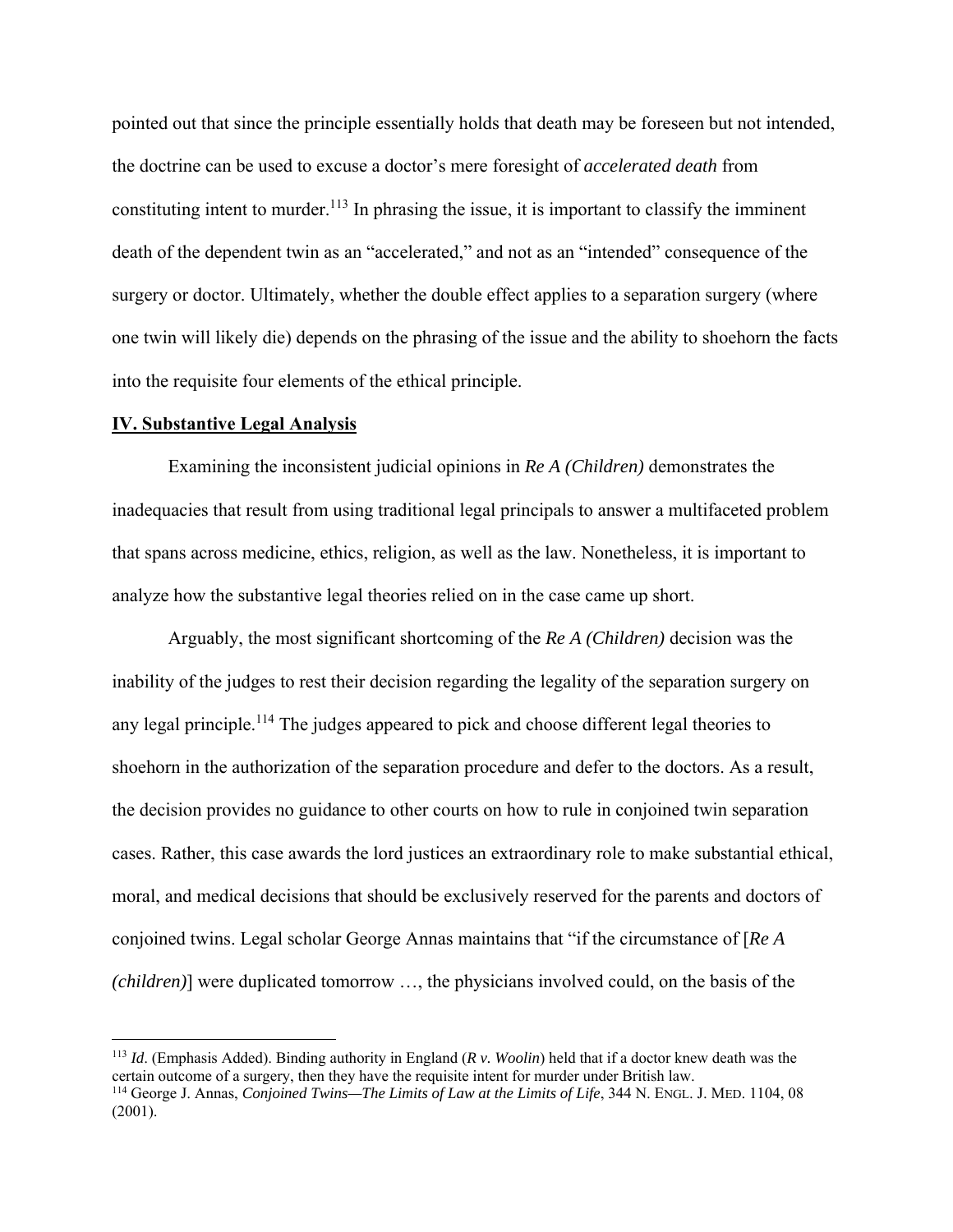reasoning of this case (and contrary to its conclusion), decided to follow the wishes of the parents and let both twins die.<sup>115</sup> Although, the court's ruling gives a great deal of deference to medical professionals in deciding what is "perfectly acceptable" under the circumstances, judges should not be the final decider in authorizing life-and-death separation surgeries.<sup>116</sup>

Several of the justices attempted to apply the criminal law defense of "necessity," which laid dormant in English law until the court's decision.<sup>117</sup> Lord Justice Brooke based his application of necessity by distinguishing this case with the classic, 1884 case of *R v. Dudley & Stephens*. 118 In *Dudley*, a boat crew escaped a sinking ship without enough food to survive. Faced with impending starvation, the crew killed and ate the youngest and weakest surviving crew member. Just four days after killing the boy, the remaining crew members were rescued and arrested for murder. During the murder trial, the crew members justified the murder out of necessity for their own survival. The court concluded that killing "the weakest, the youngest, the most unresisting" life to save one's own life does not justify murder. Therefore, the members of the crew were charged with murder and sentenced to death.<sup>119</sup> Lord Justice Brooke opined that the case of "Jodie and Mary" was drastically different than the facts of *Dudley* because the "victim in that case was not already destined for death as Mary was. $120$ 

Although the defense of necessity was rejected in *Dudley*, LJ Brooke suggested that certain circumstances allow for the defense.121 LJ Brooke stated that three conditions had to be

<sup>&</sup>lt;sup>115</sup> *Id*. (citing to LJ Ward's holding).

<sup>117</sup> Laura Offer, *A Court of Law or a Court of Conscience: A Critique of the Decision in Re A (Children)*, 4 PLYMOUTH L. & CRIM. JUST. REV. 132, 39 (2012).

<sup>118</sup> Annas at 1105; *R v. Dudley & Stephens*, 14 QBS 273 DC (1884).

<sup>119</sup> *Id*.; *R v. Dudley & Stephens*, 14 QBS 273 DC (1884).

<sup>120</sup> *See* Colleen Davis, *Separating Conjoined Twins: A Medical and Criminal Law Dilemma*, 17 J. L. & MED. 594, 598 (2010); *see also* Dr. Enas Qutieshat, *The Legal Personality of Conjoined Twins*, 9 EUR. J. BUS. & MGMT. 88, 90 (2017).

 $121$  Annas at 1105. Re A (Children) at 1051-53. The first example is the case of a mountain climber who must cut the rope holding him to another who has fallen or else they will both die. The second is the 1987 sinking of the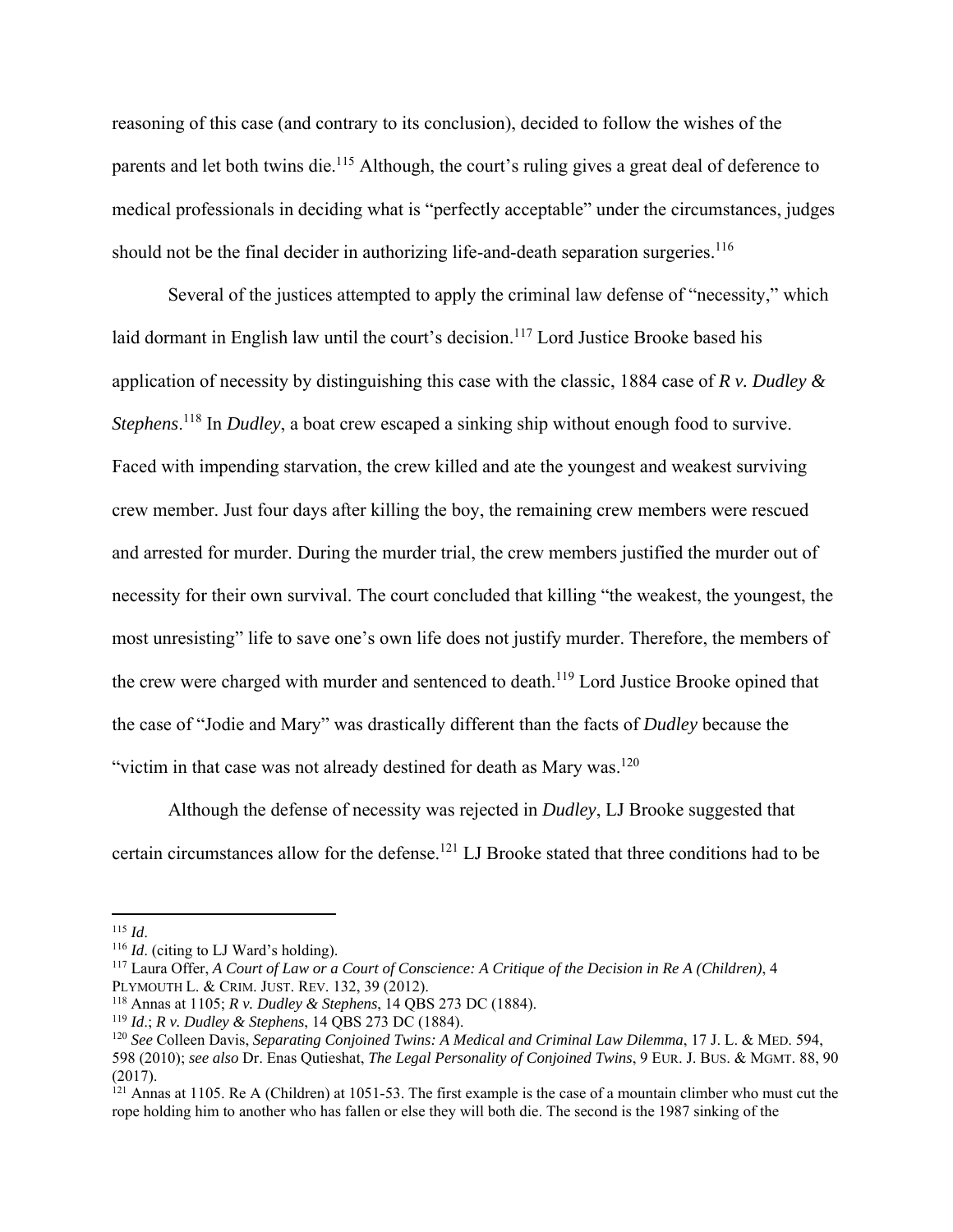met for the defense of necessity to apply: (1) the act is needed to avoid inevitable and irreparable evil; (2) no more should be done than is reasonably necessary to achieve the purpose; and (3) the evil inflicted must not be disproportionate to the evil avoided.<sup>122</sup> In applying these principles to Jodie and Mary's circumstances, LJ Brooke concluded that the surgery was necessary to avoid the inevitable and irreparable harm to Jodie. As a way to limit the potential for abuse of the necessity defense, Lord Justice Brooke limited his holding to conjoined twin cases where doctors can place the relevant facts before the court for pre-surgery approval.<sup>123</sup> Nonetheless, it was left up to the three lord justices to decide the fate of Jodie and Mary.

The first issue with LJ Brooke applying, and ultimately evolving, the defense of "necessity" to Jodie and Mary's case is that it is based solely on his opinion that Mary "designated herself for death."124 A more plausible explanation is that "Mary did not designate herself for anything, she was simply born and survived."<sup>125</sup> Outside of LJ Brooke interweaving his personal views into the holding of the case, the use of the "necessity" defense appears to be so specialized that its effect is unlikely to extend beyond the narrow context.<sup>126</sup> Once again, this illuminates the lord justices' inability to firmly and adequately ground their decision in principles of law.127 As would have likely been the case in the United States, the Court in the case of Jodie and Mary should have exercised more judicial restraint before simply deferring to the decision of

<sup>127</sup> *Id*.

passenger ferry *Herald of Free Enterprise* near Belgium where 200 passengers drowned. A survivor said that he and dozens of other passengers were in the water near the ladder waiting to be rescued. On the ladder was a young man who was paralyzed with fear. The corporal of the rescue team ordered the man to be pushed off the ladder so that the other could safely climb to safety. The final two examples were the same ones used by the rabbis in the 1977 Philadelphia case explained above (parachute and bandit examples). 122 Davis at 598; *Re A (Children)* at 1052.

<sup>123</sup> *Id*. 124 *See* Colleen Davis, *Separating Conjoined Twins: A Medical and Criminal Law Dilemma*, 17 J. L. & MED. 594, 598 (2010); *see also* Dr. Enas Qutieshat, *The Legal Personality of Conjoined Twins*, 9 EUR. J. BUS. & MGMT. 88, 90 (2017).

 $125$  Annas at 1107.

<sup>126</sup> Gary T. Trotter, *Necessity and Death: Lessons from Latimer and the Case of the Conjoined Twins*, 40 ALBERTA L. REV. 817, 39 (2003).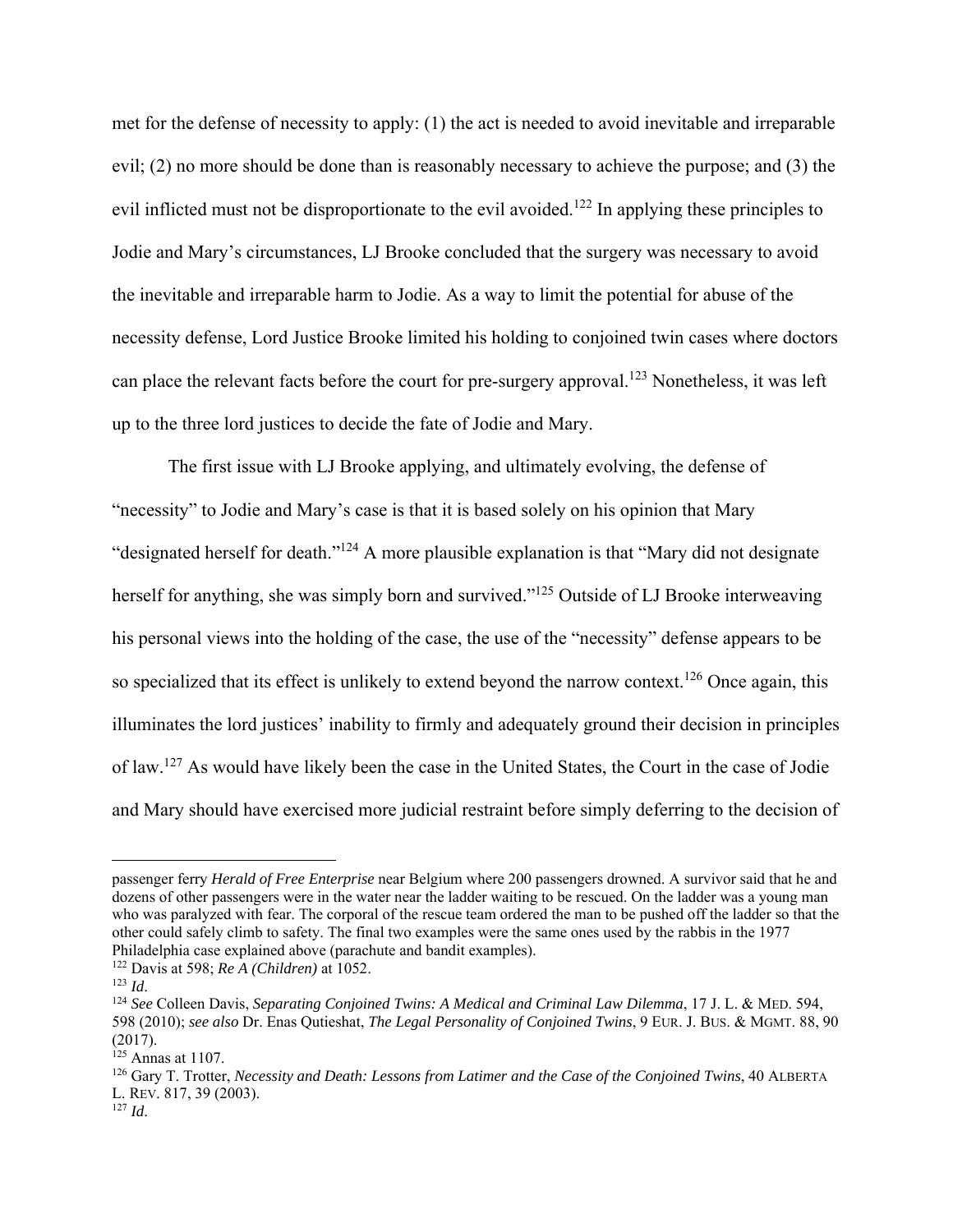the doctors and authorizing the surgery. In the United States, the decision of the parents is typically final unless the physicians or the government demonstrates abuse or neglect.<sup>128</sup>

On a completely different end of the spectrum, LJ Walker and LJ Ward sidestepped the necessity defense application because they found it unsupported by the context and the analogies raised in the case. Rather, LJ Walker moved away from common law exceptions for murder and attempted to use the ethical principle of "double effect" to justify the separation.<sup>129</sup> While "double effect" has been invoked by the United States Supreme Court in a footnote as a justification for the administration of pain-relieving drugs to patients receiving palliative care, its foundation in the law has not extended to cases involving conjoined twins outside of the *Re A (Children)* context.130 Additionally, LJ Ward saw the lawfulness of the surgery hinging of a theory of "quasi self-defense," which he "modified to meet the quite exception circumstances nature has inflicted on the twins."<sup>131</sup> On its face, it appears that all three of lord justices interlaced their own personal views into their opinions by tailoring distinct legal principals to ultimately reach the same conclusion of authorizing the separation.

In coming to their decision, the British Court of Appeals totally superseded the cultural, religious, and economic wishes of Jodie and Mary's parents. The British Court's overly paternalistic reasoning and conclusion essentially caused the parents' role to vanish from the decision-making process altogether. LJ Ward was clearly the hardest on the parents, using the analogy of a parent at the gates of a concentration camp when attempting to rationalize the situation.<sup>132</sup> In his analogy, the Nazi doctor in charge of determining who dies and who can work

<sup>131</sup> Davis at 598.

<sup>128</sup> Annas at 1104.

<sup>129</sup> Davis at 597.

<sup>130</sup> *See Vacco v. Quill*, 521 U.S. 793 (1997) (footnote 11).

<sup>132</sup> Annas at 1106.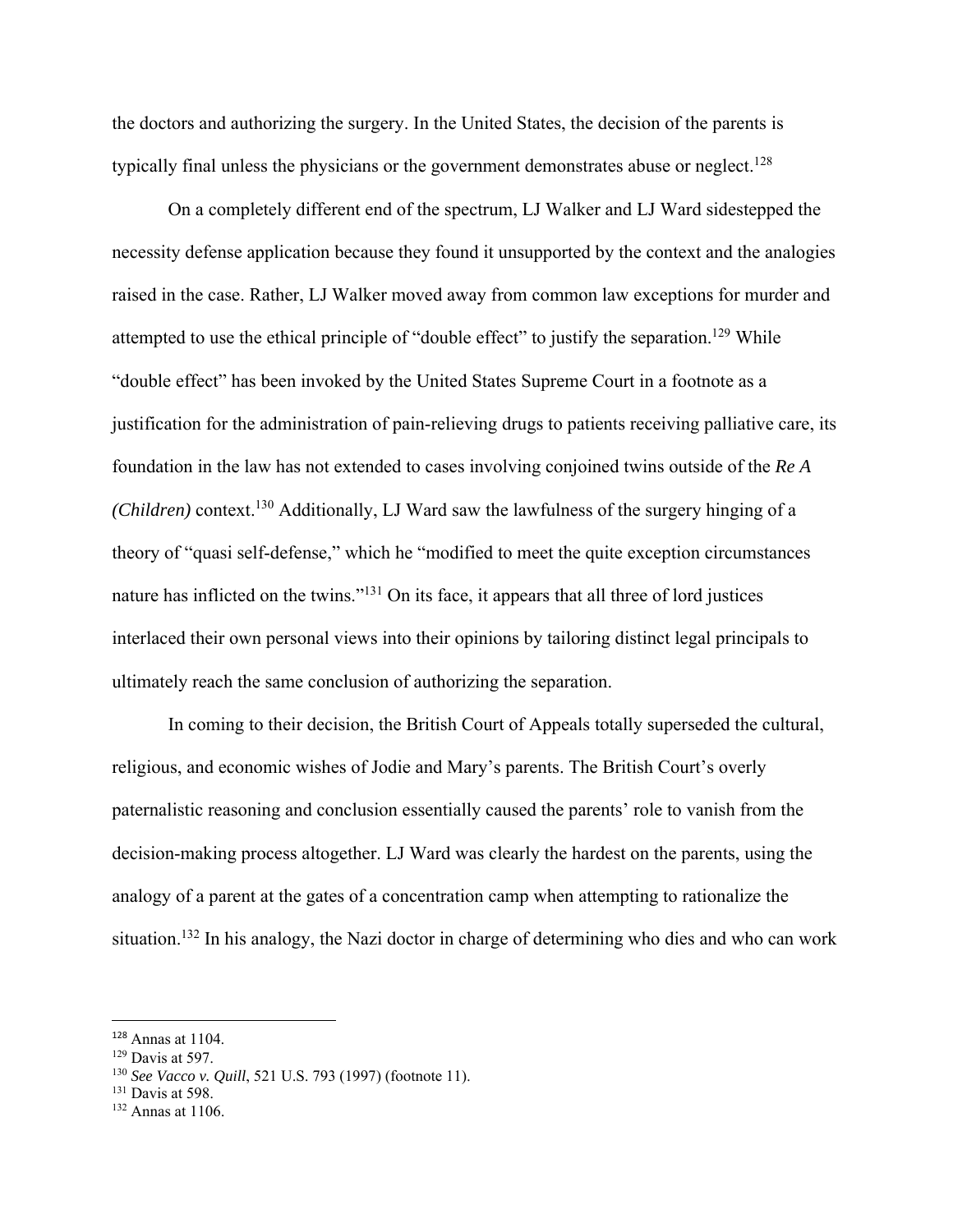or be used in medical experiments tells the parent that both her children will be killed if she does not choose one to save.<sup>133</sup> LJ Ward persists that, like Jodie and Mary's parents, the parent in the analogy *must* choose a child to save.<sup>134</sup> (Emphasis added). The first troubling aspect of LJ Ward's analysis is his conclusion that a parent must choose which child will die when only one can be saved.135 Clearly, LJ Ward's oversimplification of the situation does not fully consider how difficult of a situation this is for parents of conjoined twins. The second and more unsettling component is that LJ Ward appears to apply "concentration-camp" ethics to reach his conclusion in deferring to the British physicians.<sup>136</sup> Besides the inability to firmly ground the decision in operative law or common law principles, LJ Ward's decision exemplifies judicial activism and is based partly on insensitive personal opinion.

The Court in *Re A (Children)* not only answered the case according to their own personal views, but it also established weak precedent for future cases concerning conjoined twins.137 The shoehorning of common law principles provides no clarity for future courts and litigators in deciding these complex dilemmas. The inconsistences raised by *Re A (Children)* begs the question, what should a court's role be in cases concerning the separation of conjoined twins? A more rational approach would be to withhold the courts from making the ultimate decision in separation cases. By placing courts in an advisory role, they would have the ability to comment on and determine whether a proposed procedure is legally permissible, but go no further.<sup>138</sup> There is a clear distinction between a court determining whether a particular course of action,

<sup>133</sup> *Id*. 134 *Id*. 135 *Id*. 136 *Id*. at 1107. 137 Offer at 151.

<sup>&</sup>lt;sup>138</sup> For example, and similar to the 1977 Philadelphia case explained above, physicians should be able to seek judicial approval and legal immunity regarding the procedures they choose to undertake as a way to proactively prevent civil and criminal liability.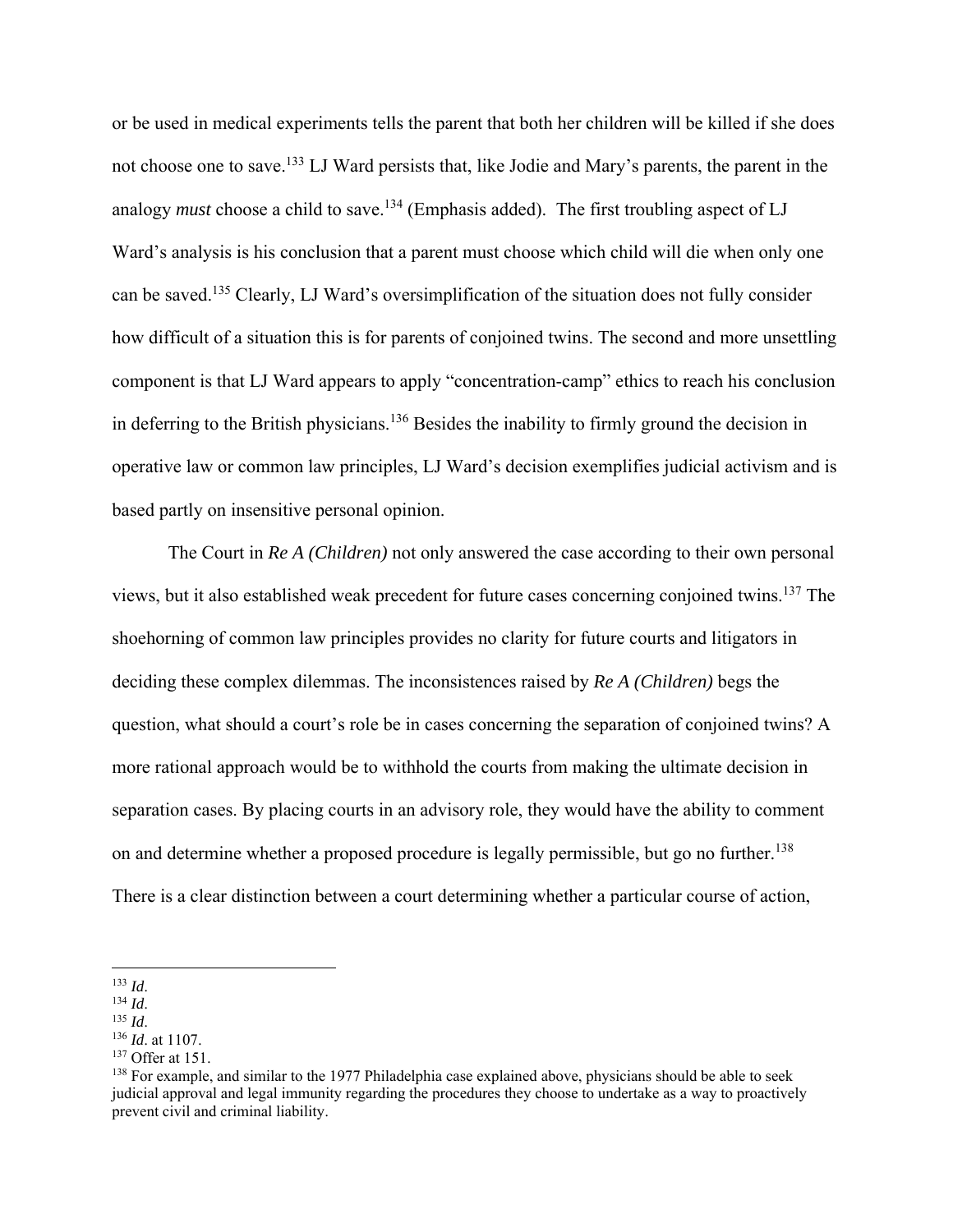chosen by the parents and physicians, is legally permissible and whether a particular medical procedure is *required* by law.<sup>139</sup> (Emphasis added). The decision to separate should be left to the physicians and the parents of the conjoined twins, even in situations where one of the babies will likely die. If the physicians and parents cannot come to an agreement, then respecting the decision and beliefs of the parents, outside of those constituting neglect, is the most reasonable. Prior to asking a court whether a procedure is legally permissible, it is important for the parties to consult both ethics committees and legal counsel as a means to assess the potential implications. This proposed framework breaks away from the court-driven and highly personalized reasoning used throughout *Re A (Children)*, and ultimately places the decision-making authority in the hands of the parties where it belongs most: the family and the treating physicians.

#### **Conclusion**

 It is clear that the law, by itself, is inadequate and inappropriate to answer the life-anddeath questions raised in cases involving the separation and care of conjoined twins. Judges alone should not be elevated to the role of deciding what is medically, ethically, and morally "right" or "wrong" as the court did in *Re A (Children)*. First, there are no "right" or "wrong" answers in these cases, and second, these substantial choices should be left to the parents and the treating physicians of conjoined twins. The 2017 case of "Twin A and Twin B" in New England demonstrates what happens when the parties consider fundamental ethical principles, the independent moral beliefs of the parents, as well as the professional recommendations of doctors. Additionally, the 1977 case in demonstrates how the court should be used as a last resort to merely determine the legality of a separation procedure. The issues surrounding the separation of

<sup>&</sup>lt;sup>139</sup> Annas at 1108 (Stating that "the first role seems reasonable; the second seems justified only in cases in which the failure to act (on the parent of either parent or physician) is child neglect").